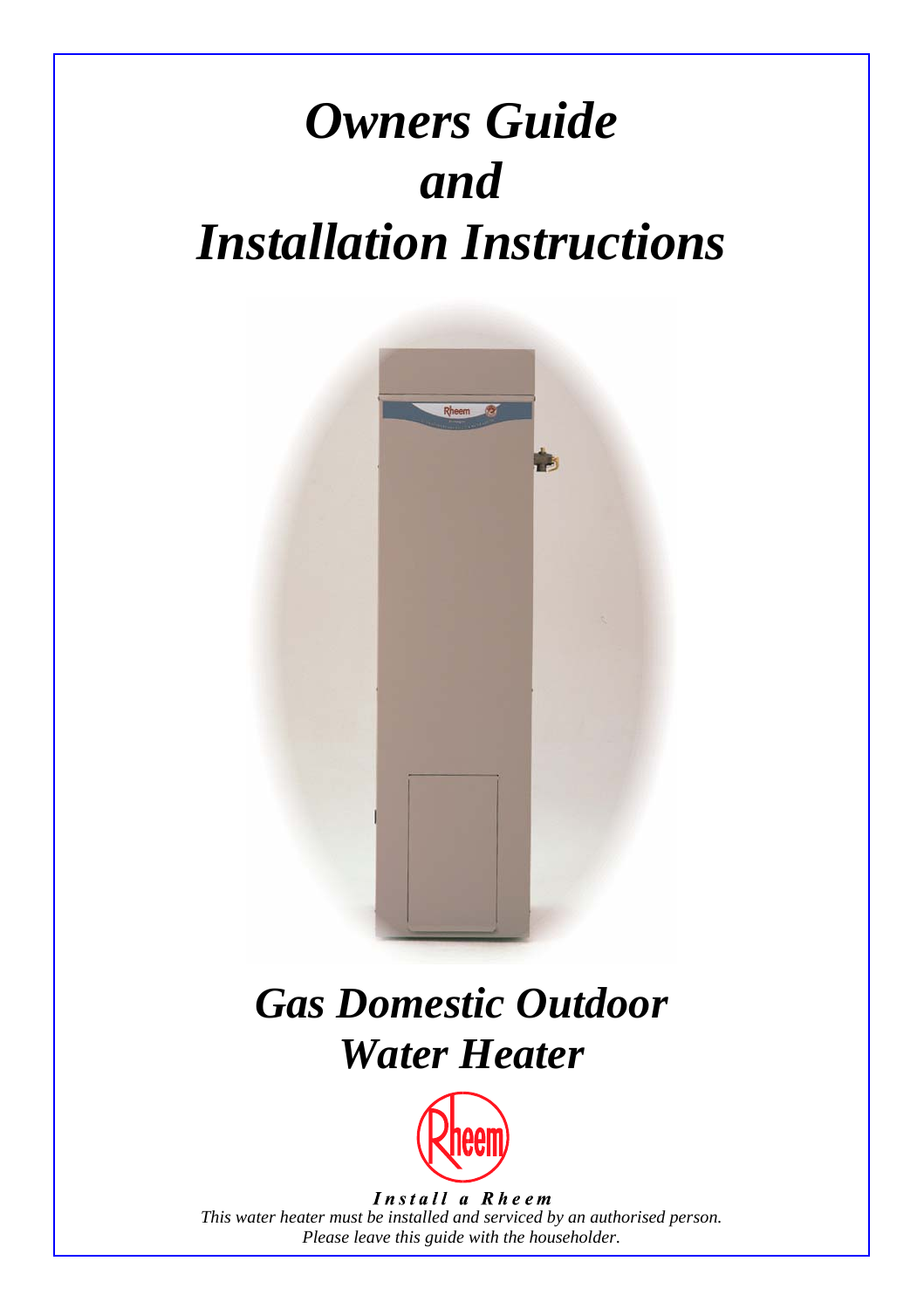### **Notice to Victorian Customers from the Victorian Plumbing Industry Commission.**

### **This water heater must be installed by a licensed person as required by the Victorian Building Act 1993.**

Only a licensed person will give you a Compliance Certificate, showing that the work complies with all the relevant standards. Only a licensed person will have insurance protecting their workmanship for 6 years. Make sure you use a licensed person to install this water heater and ask for your Compliance Certificate.

**Warning:** Upon completion of the installation and commissioning of the water heater, leave this quide with the householder or responsible officer. **DO NOT** leave this guide inside of the cover of the water heater, as it may interfere with the safe operation of the water heater or ignite when the water heater is turned on.

#### **PATENTS**

This water heater may be protected by one or more patents or registered designs.

® Registered trademark of Rheem Australia Pty Ltd. ™ Trademark of Rheem Australia Pty Ltd.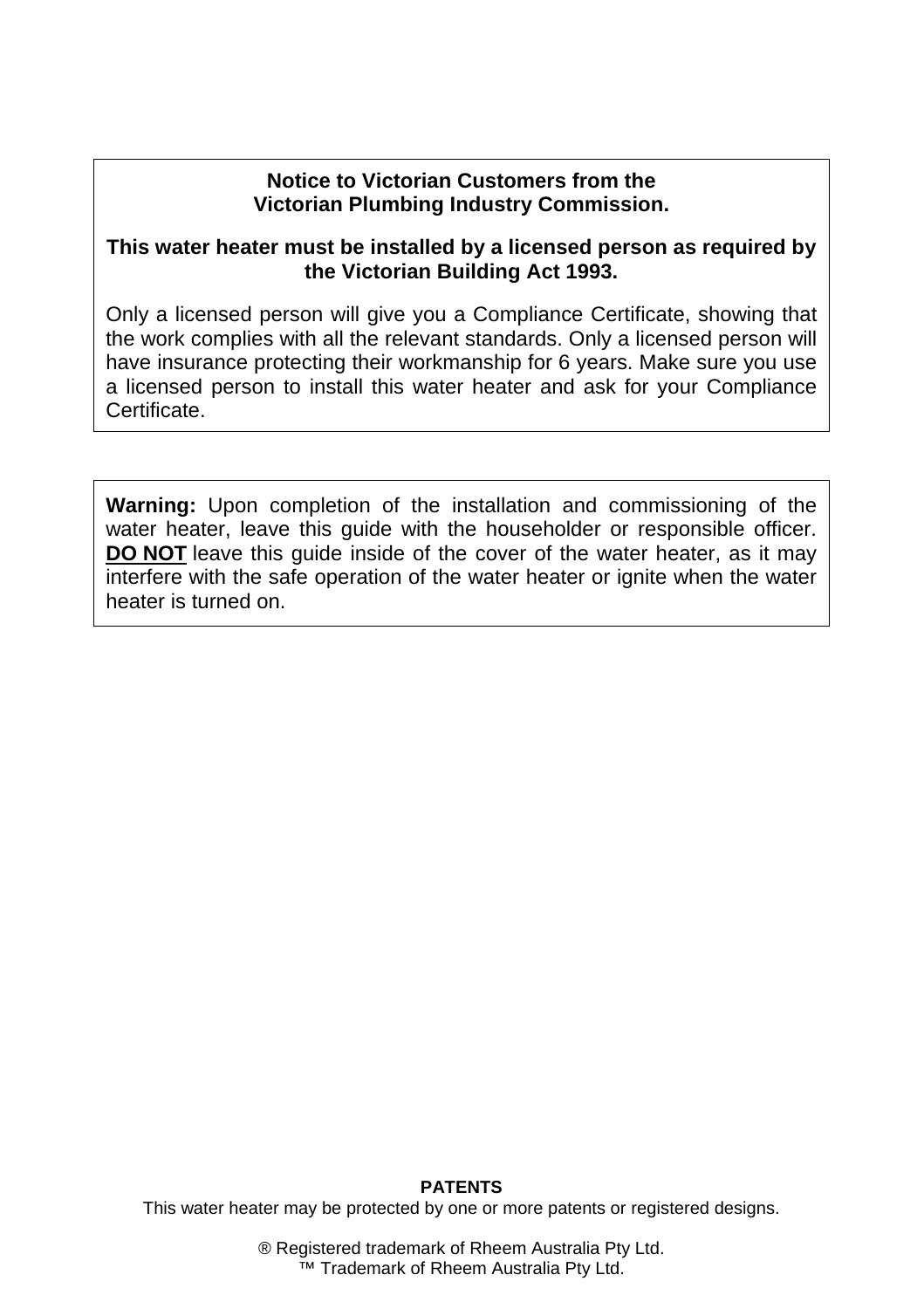# **CONTENTS**

# HOUSEHOLDER - We recommend you read pages 4 to 13.

The other pages are intended for the installer but may be of interest.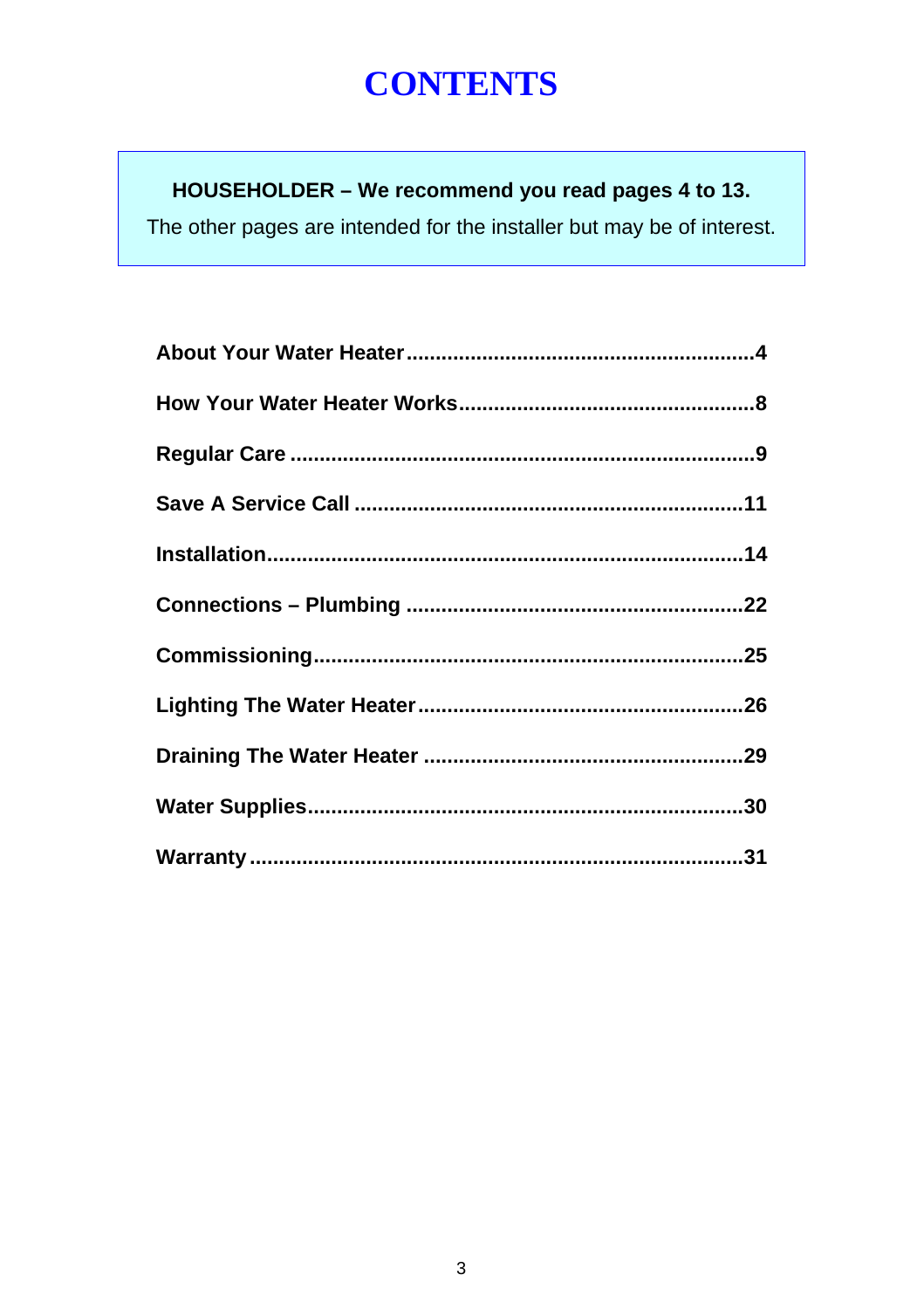#### <span id="page-3-0"></span>**MODEL TYPE**

Congratulations for choosing a Rheem® water heater. The model you have chosen is suitable for outdoor installation only. The model is either a 311 series Rheemglas<sup>®</sup>, 314 series RheemPlus<sup>™</sup> or 811 series Optima™ water heater. Optima models have an extended warranty (refer to the warranty on page 32).

#### <span id="page-3-1"></span>**HOW HOT SHOULD THE WATER BE?**

The water heater features a user adjustable thermostat, which allows you to personally choose the most suitable temperature for your hot water needs. Refer to "Temperature Adjustment" on page 5.

A RheemPlus water heater is temperature limited to deliver water not exceeding 50°C.

To meet the requirements of the National Plumbing Standard the temperature of the stored water must not be below 60°C.

### **HOTTER WATER INCREASES THE RISK OF SCALD INJURY**

This water heater can deliver water at temperatures which can cause scalding. Check the water temperature before use, such as when entering a shower or filling a bath or basin, to ensure it is suitable for the application and will not cause scald injury.



We recommend and it may also be required by regulations that an approved temperature limiting device be fitted into the hot water pipe work to the bathroom and ensuite when a Rheemglas or Optima water heater is installed. This will keep the water temperature below  $50^{\circ}$ C at the bathroom and ensuite. The risk of scald injury will be reduced and still allow hotter water to the kitchen and laundry.

A RheemPlus water heater will not deliver temperatures exceeding 50°C, in accordance with AS 3498. There is no statutory requirement to fit a temperature limiting device if this water heater is installed in other than an early childhood centre, school, nursing home or a facility for young, aged, sick or disabled people.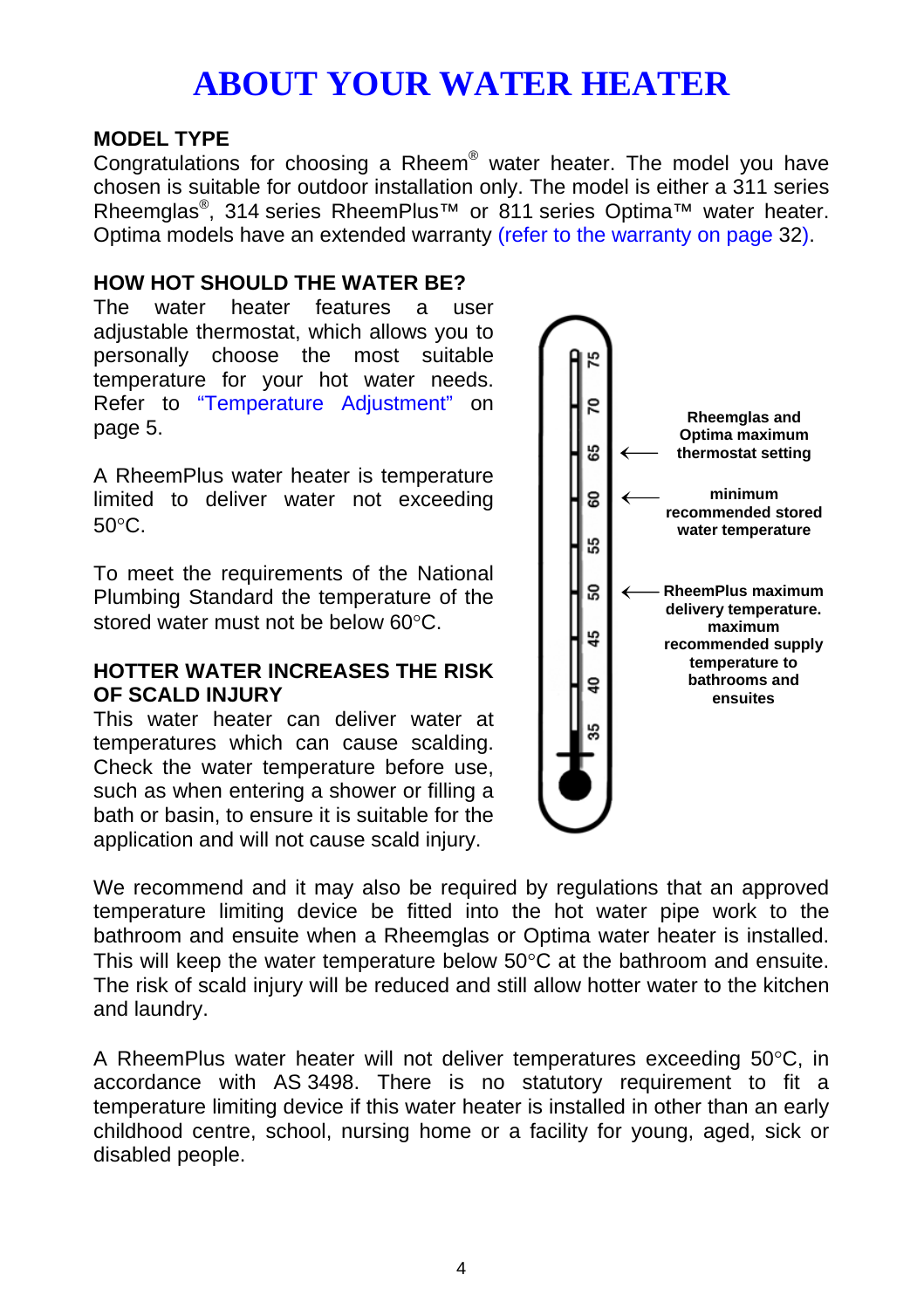### <span id="page-4-0"></span>**TEMPERATURE ADJUSTMENT**

The temperature adjusting dial is on the gas valve, located behind the access cover on the lower front of the water heater. A setting of '6' will normally maintain the water temperature at about 60°C. Each number represents a temperature difference of approximately 6°C.

To increase the water temperature to 65°C, turn the gas control knob anticlockwise to a setting of '7'. Refer to ["Hotter Water Increases the Risk](#page-3-1) of Scald Injury" on page 4.



A RheemPlus water heater is temperature limited to 50°C at the hot water outlet. Increasing the thermostat setting will not increase the outlet temperature but will provide more hot water capacity.

#### **WARNING**

This water heater is not intended to be operated, adjusted or tampered with by young children or infirm persons. Young children should be supervised to ensure they do not interfere with the water heater.

### **SAFETY**

This water heater is supplied with a thermostat, an over-temperature cut-out, and a combination temperature pressure relief valve. In addition, a RheemPlus water heater has a temperature limiting valve. These devices must not be tampered with or removed. The water heater must not be operated unless each of these devices is fitted and is in working order.

**The warranty can become void if relief valves or other safety devices are tampered with or if the installation is not in accordance with these instructions.**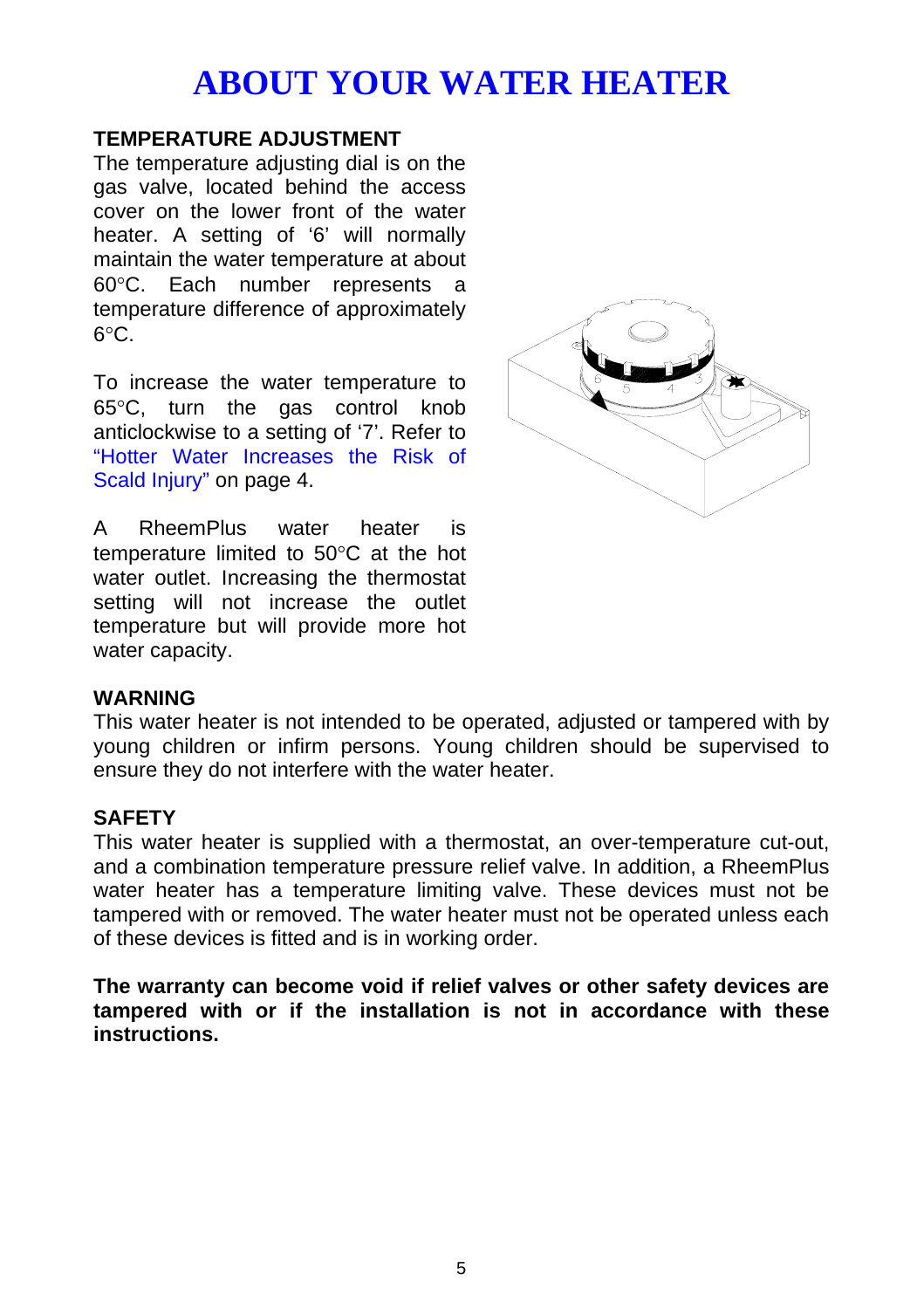- Do not store **flammable or combustible materials** near the water heater. Flammable liquids (such as petrol), newspapers and similar articles must be kept well away from the water heater and the flue terminal.
- <span id="page-5-0"></span>• Do not use **aerosols, stain removers and household chemicals** near the water heater whilst it is working. Gases from some aerosol sprays, stain removers and household chemicals become corrosive when drawn into a flame.
- Do not store **swimming pool chemicals, household cleaners,** etc., near the water heater.



- Do not place anything on top of the water heater or in contact with the flue terminal. Ensure the flue terminal is not obstructed in any way at any time.
- Do not use Propane / Butane gas mixtures in a Propane model. A Propane model is designed to operate on Propane [only. The use of](#page-25-1)  Propane / Butane mixture, such as automotive LPG fuel, in a Propane model is unsafe and can cause damage to the water heater.

### **TO TURN OFF THE WATER HEATER**

If it is necessary to turn off the water heater:

- Shut down the gas control (refer to "Close Down Procedure" on page 29).
- Close the gas isolation valve at the inlet to the gas control.
- Close the cold water isolation valve at the inlet to the water heater.

### **TO TURN ON THE WATER HEATER**

- Open the cold water isolation valve fully at the inlet to the water heater.
- Open the gas isolation valve fully at the inlet to the gas control.
- Light the water heater (refer to "Lighting the Water Heater" on page 26).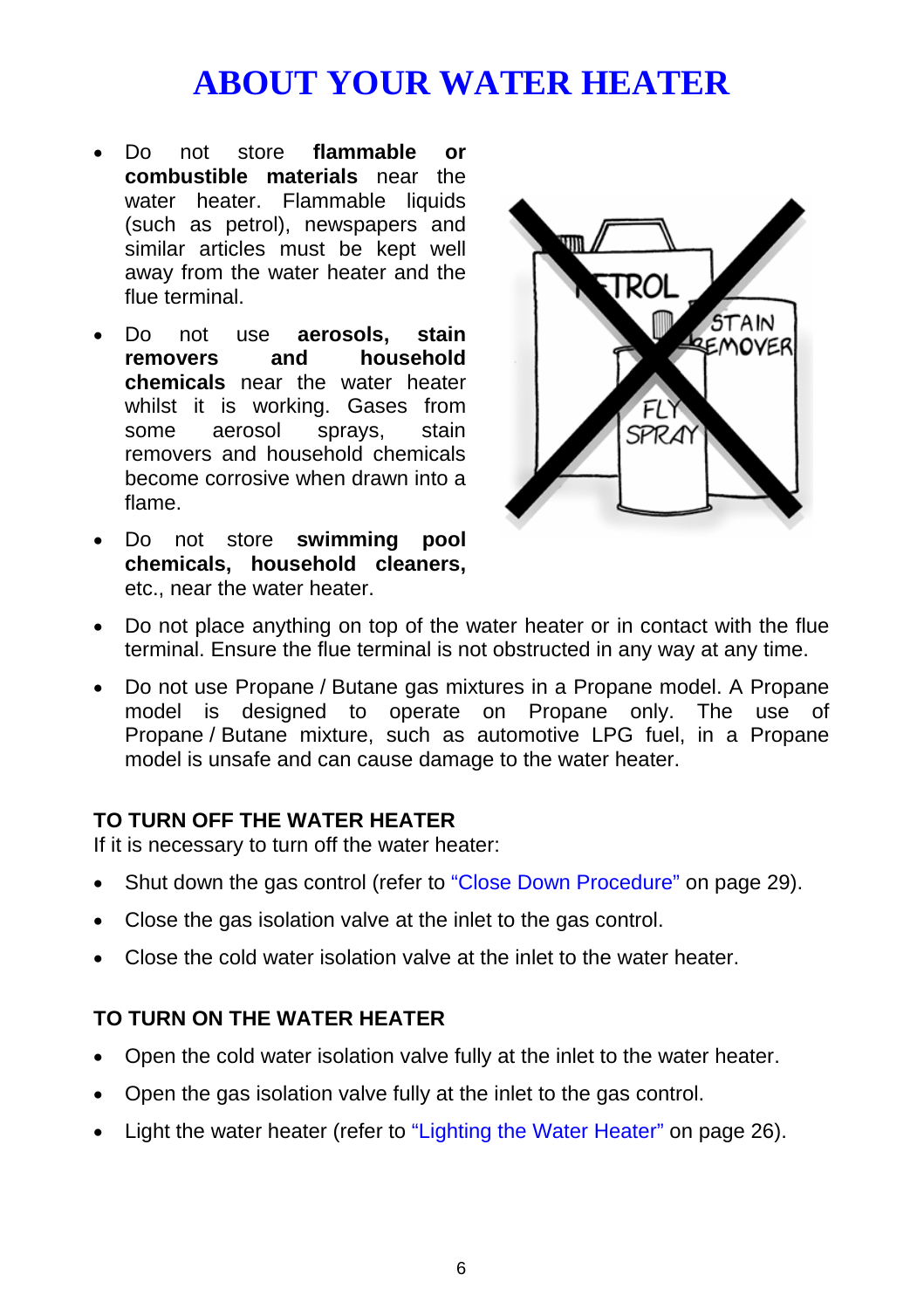### **HOW DO I KNOW IF THE WATER HEATER IS INSTALLED CORRECTLY?**

Installation requirements are shown on page 20. The water heater must be installed by an authorised person and the installation must comply with National Standards AS/NZS 3500.4, AS 5601 and all local codes and regulatory authority requirements. In New Zealand, the installation must conform with the Code of Practice for installation of Gas Appliances NZS 5261 and the New Zealand Building Code.

#### **DOES THE WATER QUALITY AFFECT THE WATER HEATER?**

The water heater is suitable for most public water supplies, however some water qualities may have detrimental effects on the cylinder and fittings. **If you are in a known harsh water area you must read page 30.** If you are not sure, have your water quality checked against the conditions described on page 30.

#### **HOW LONG WILL THE WATER HEATER LAST?**

There are a number of factors that will affect the length of service the water heater will provide. [These include th](#page-29-0)e water [qu](#page-29-0)ality, the water pressure, temperature (inlet and outlet) and the water usage pattern. However, your water heater is supported by a comprehensive warranty (refer to page 32).

### **ANODE PROTECTION**

The anode(s) installed in your water heater will slowly dissipate whilst protecting the cylinder. The life of the water heater cylinder may be extended by arranging for an authorised person to inspect the anode(s) and replace if required.

The suggested time after installation when the anode(s) should be inspected is:

| Rheemglas        | 8 years  |
|------------------|----------|
| <b>RheemPlus</b> | 8 years  |
| Optima           | 10 years |

For softened water supplies or in areas of poor water quality, it is recommended the anode(s) be inspected 3 years earlier than shown (refer to "Water Supplies" on page 30).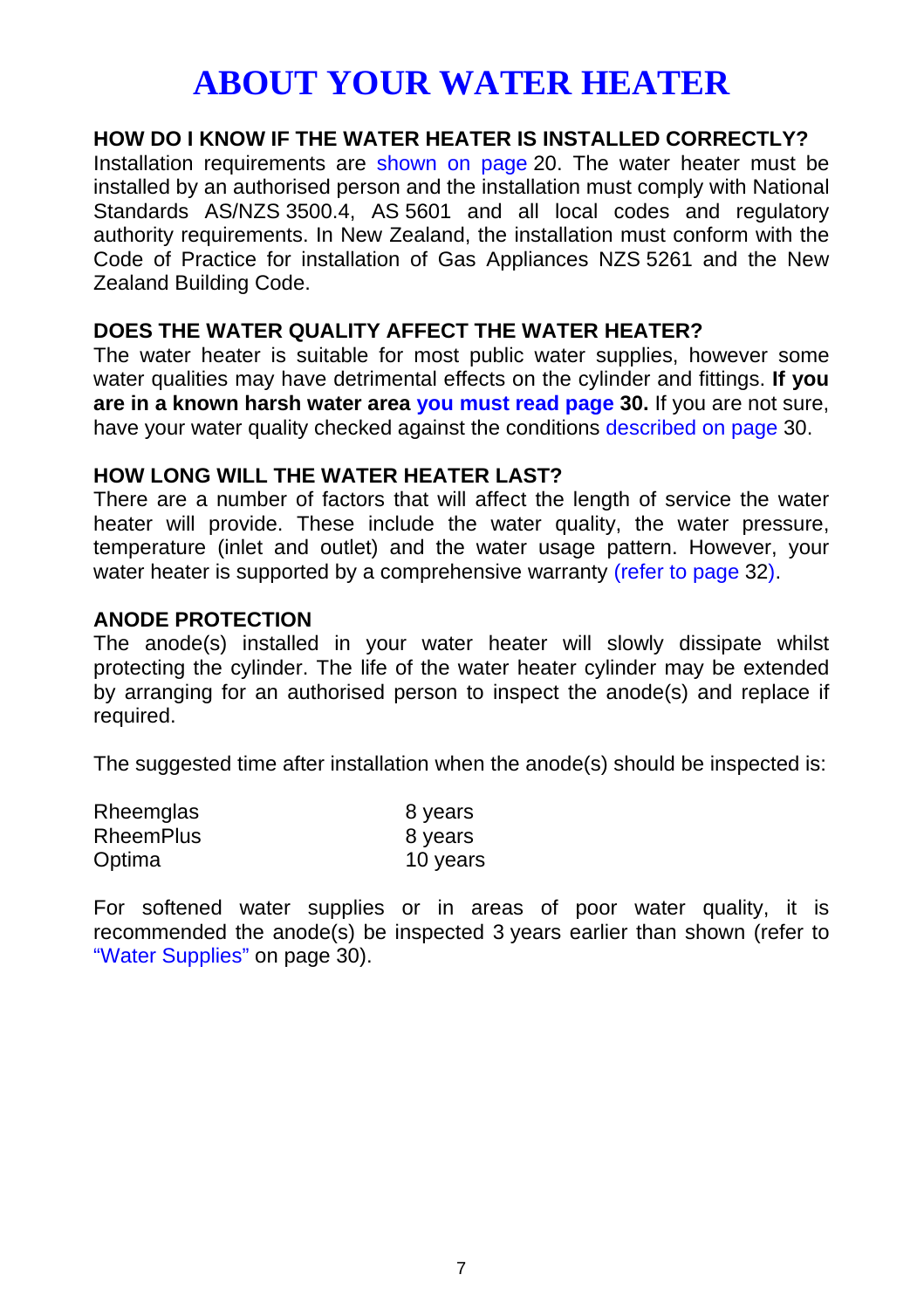# <span id="page-7-0"></span>**HOW YOUR WATER HEATER WORKS**

Water is stored in a vitreous enamel lined steel cylinder and heated by a gas burner located under the cylinder. The heat produced by the burner is transferred to the water through the base of the cylinder and through the wall of a flue pipe which passes through the centre of the cylinder. A flue baffle in this flue ensures the efficiency of the water heater is correct. The gas supply to the burner is controlled by the thermostat so the water is heated to a constant temperature. Automatic safety controls are fitted to the water heater to provide safe and efficient operation.

#### **MAINS PRESSURE**

The water heater is designed to operate at mains pressure by connecting directly to the mains water supply. If the mains supply pressure in your area exceeds that shown on page 15, a pressure limiting valve must be fitted. The supply pressure should be greater than 350 kPa for true mains pressure operation to be achieved.

#### **PIEZO IGNITION**

The "Piezo" push button igniter [makes](#page-5-0)  lighting the pilot flame of your water heater very easy. Simply follow the instructions on the label attached to the back of the access door. There is no need for matches to light the water heater.

#### **PILOT IGNITER**

A permanent pilot flame burns to ignite the main burner automatically. Heat from the pilot is absorbed by the water.

#### **GOING ON HOLIDAYS**

If you are going on holiday for more than a few days the thermostat can be set to the " $\star$ " (pilot) position to conserve energy (refer to point 1 of "Close Down Procedure" on page 29). If it is necessary to turn off the water heater, refer to "To Turn Off The Water Heater" on page 6.



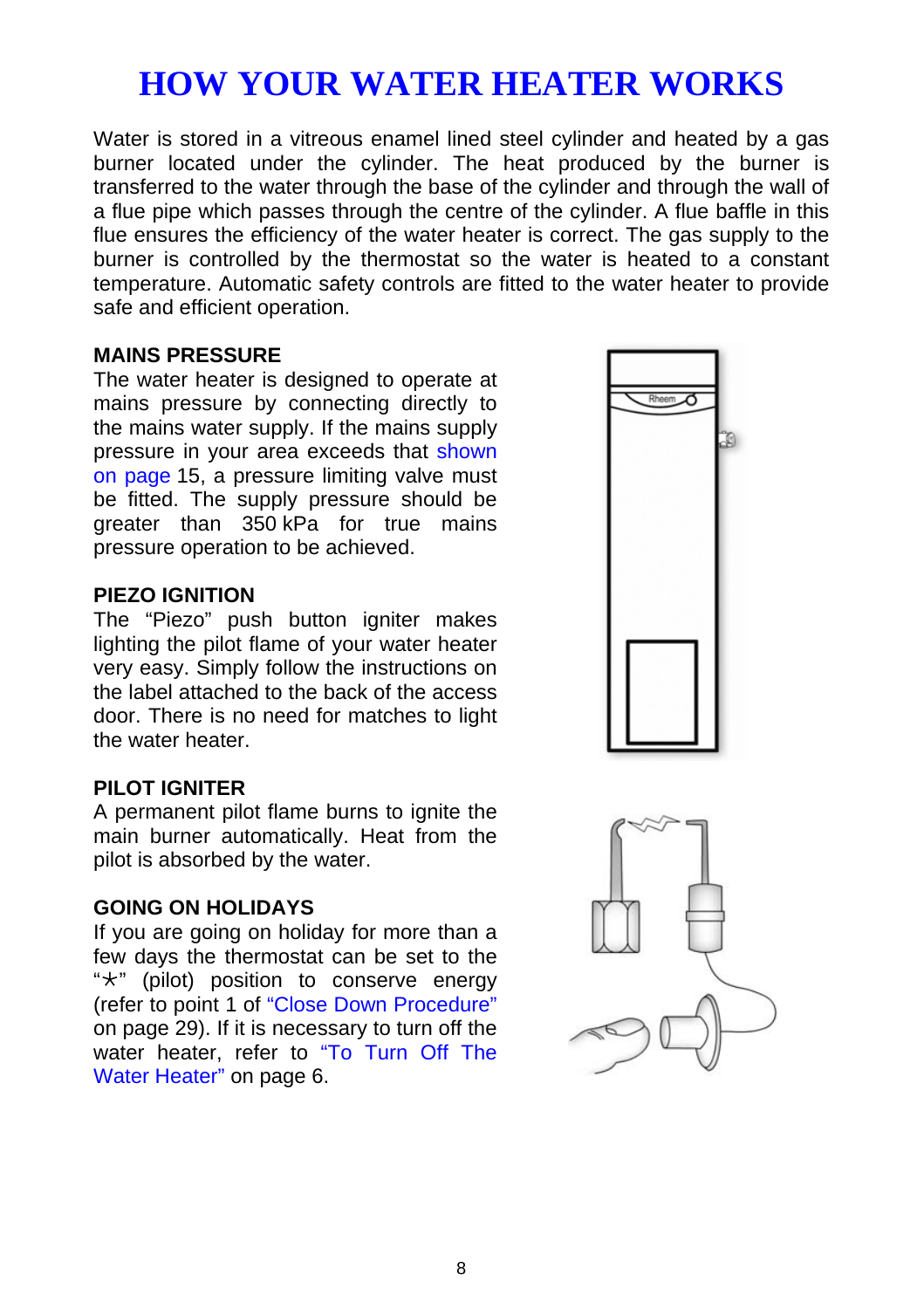# <span id="page-8-1"></span>**REGULAR CARE**

### <span id="page-8-0"></span>**TEMPERATURE PRESSURE RELIEF VALVE**

This valve is near the top of the water heater and is essential for its safe operation. It is possible for the valve to release a little water through the drain line during each heating period. This occurs as the water is heated and expands by approximately 1/50 of its volume.

Continuous leakage of water from the valve and its drain line may indicate a problem with the water heater (refer to ["Temperature Pressure Relief Va](#page-11-0)lve Running" on page 12).

**WARNING: Never block the outlet of this valve or its drain line for any reason.** 

Operate the easing lever on the temperature pressure relief valve once every six months. **It is very important you raise and lower the lever gently.**

**DANGER –** Failure to do this may result in the water heater cylinder failing.

If water does not flow freely from the drain line when the lever is lifted, then the water heater should be checked by the Rheem Service Department or their Accredited Service Agent.





The temperature pressure relief valve should be checked for performance or replaced at intervals not exceeding 5 years, or more frequently in areas where there is a high incidence of water deposits (refer to "Water Supplies" on page 30).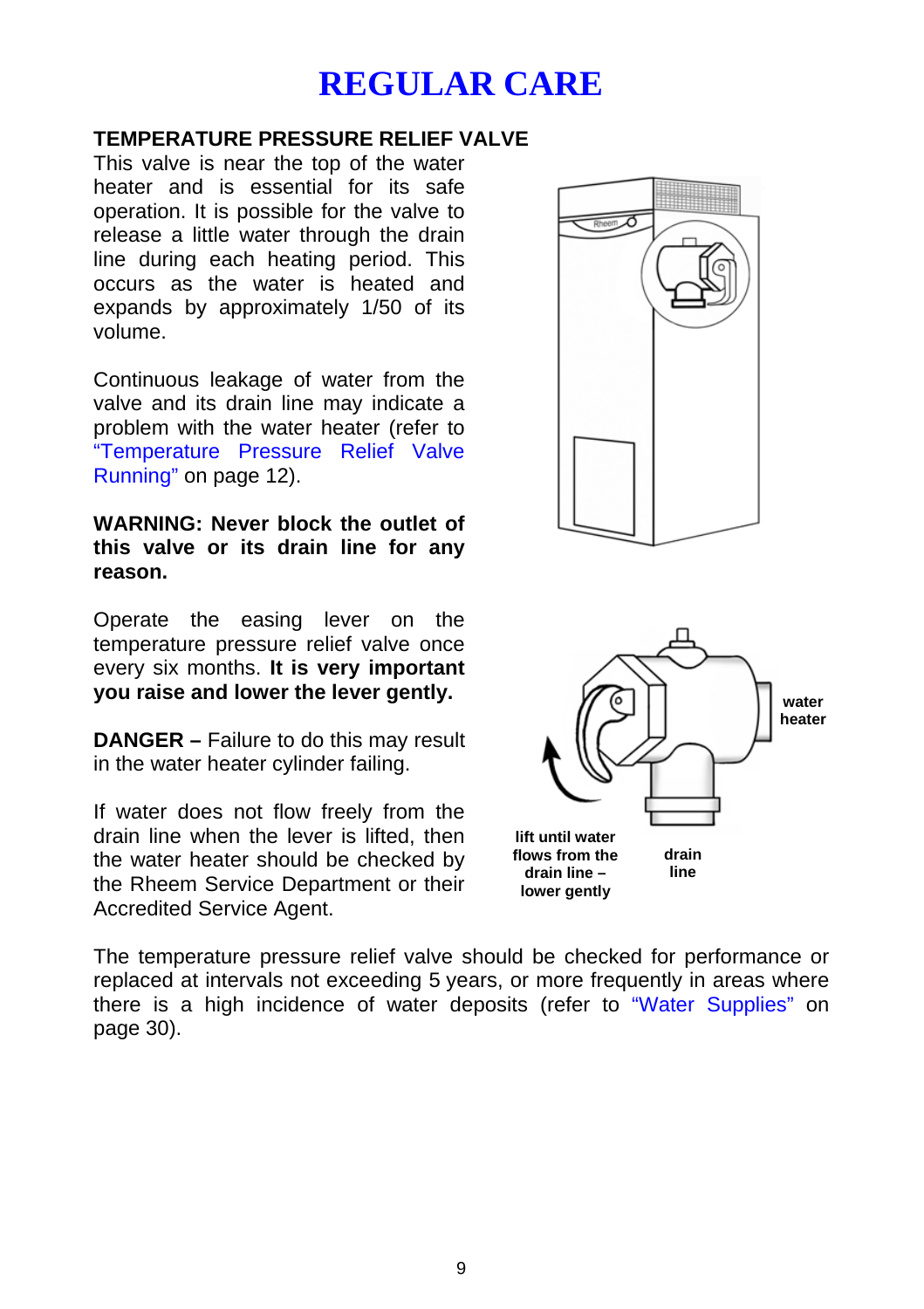# **REGULAR CARE**

### **TEMPERATURE LIMITING VALVE**

A RheemPlus water heater is fitted with a temperature limiting valve at the hot water outlet. The valve is set to deliver water not exceeding 50°C.

The valve should be checked for performance every twelve months. This can be performed by measuring the water temperature from a hot tap with a thermometer. If the water is being delivered at a temperature exceeding 50°C, phone your nearest Rheem Service Department or Accredited Service Agent to arrange for an inspection.

The valve should be replaced at intervals not exceeding 5 years, or more frequently in areas where there is a high incidence of water deposits (refer to "Water Supplies" on page 30). Failure to do this may result in water at a temperature up to 70°C being delivered at the hot tap, increasing the risk of scald injury.

### **EXPANSION CONTROL VALVE**

In many areas, including South Australia, Western Australia and scaling water areas, an expansion control valve is fitted to the cold water line to the water heater. Water will flow from its drain line during the heating period.

Operate the easing lever on the expansion control valve once every six months. **It is very important you raise and lower the lever gently.** The expansion control valve should be checked for performance or replaced at intervals not exceeding 5 years, or more frequently in areas where there is a high incidence of water deposits.

#### **SERVICING**

For safe and efficient operation, the water heater should be serviced annually by your nearest Rheem Service Department or their Accredited Service Agent. Only genuine replacement parts should be used on this water heater.

**Warning**: Servicing of a gas water heater should only be carried out by authorised personnel.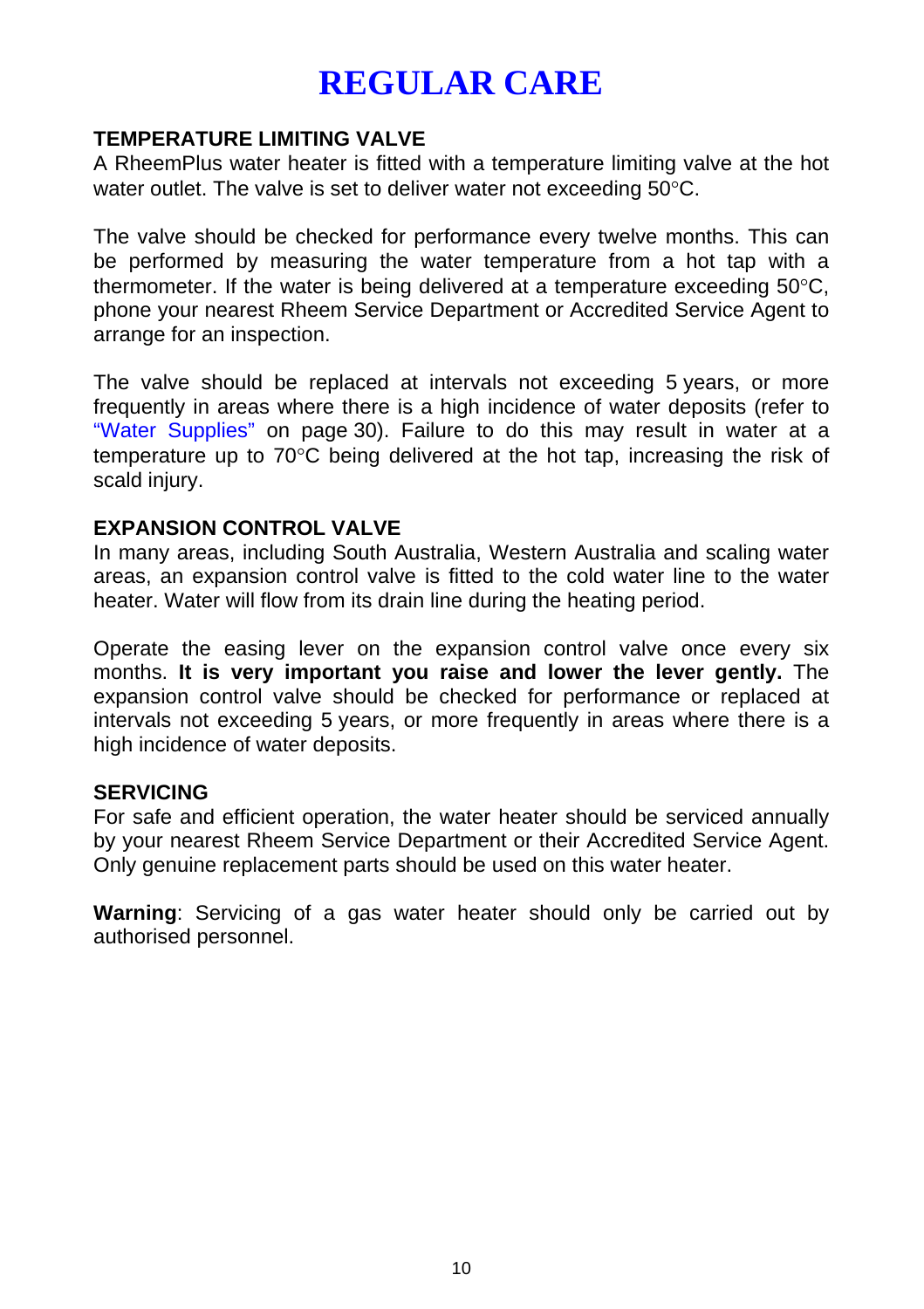# <span id="page-10-2"></span><span id="page-10-0"></span>**SAVE A SERVICE CALL**

<span id="page-10-1"></span>Check the items below before making a service call. You will be charged for attending to any condition or fault that is not related to manufacture or failure of a part.

#### **NOT ENOUGH HOT WATER ([OR N](#page-25-1)O HOT WATER)**

• **Are you using more hot water than you think?** 

Is one outlet (especially the shower) using more hot water than you think? Very often it i[s not realised](#page-11-0)  the amount of hot water used, particularly when showering. Carefully review the family's hot water usage. Have your plumber fit a flow control valve to each shower outlet to reduce water usage.

• **Pilot flame alight?** 

Check the pilot flame is burning by removing the access cover. Relight the pilot flame according to the lighting instructions (refer to "Lighting the Water Heater" on page 26).



• **Temperature pressure relief valve running** 

Is the relief valve discharging too much water? (Refer to ["Temperature](#page-11-0)  Pressure Relief Valve Running" on page 12).

#### • **Thermostat setting**

Ensure the thermostat setting is appropriate. You may choose to adjust the thermostat upwards to gain additional hot water capacity.

**Note:** Hotter water increases the risk of scald injury.

A RheemPlus water heater is temperature limited to 50°C at the hot water outlet. Increasing the thermostat setting will not increase the outlet temperature but will provide more hot water capacity.

#### • **Water heater size**

Do you have the correct size water heater for your requirements? The sizing guide in the Rheem sales literature and on the Rheem website (www.rheem.com.au) suggests average sizes that may be needed.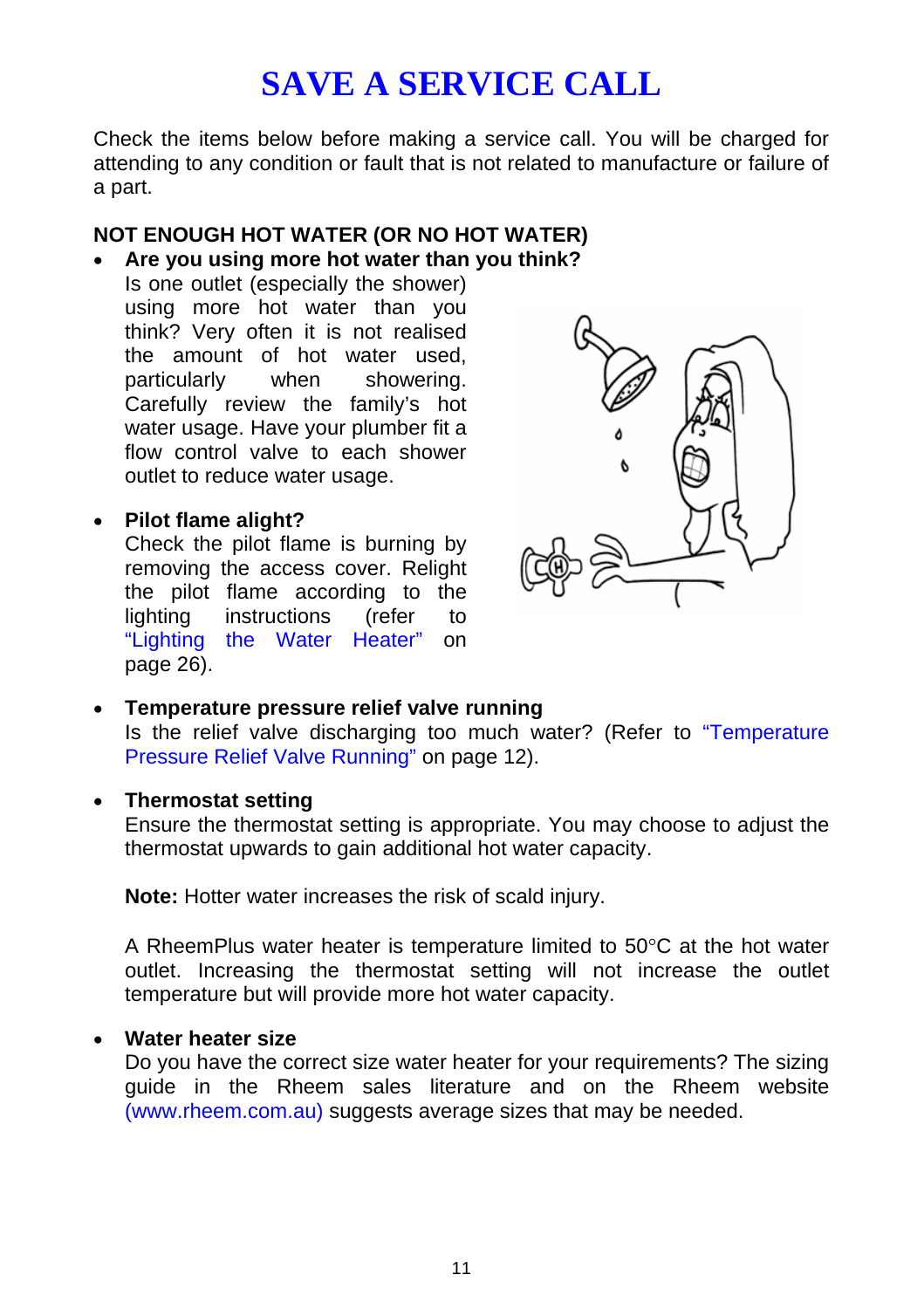# <span id="page-11-0"></span>**SAVE A SERVICE CALL**

#### **WATER NOT HOT ENOUGH**

You may find that due to heavy hot water usage the water temperature may be lower than normally expected.

#### **WATER TEMPERATURE TOO HIGH**

A RheemPlus water heater is fitted with a temperature limiting valve set to deliver water not exceeding 50°[C. If](#page-8-1) the water is being delivered at a temperature exceeding 50°C, phone your neares[t R](#page-8-1)heem Service Department or Accredited service Agent to arrange for an inspection. Care must be taken by all householders when using hot water until the valve is serviced or replaced.

### **TEMPERATURE PRESSURE RELIEF VALVE RUNNING**

#### • **Normal Operation**

It is normal and desirable this valve allows a small quantity of water to escape during the heating cycle. However, if it discharges more than a bucket full of water in 24 hours, there may be another problem.

### • **Continuous dribble**

Try gently raising the easing lever on the relief valve for a few seconds (refer to "Temperature Pressure Relief Valve" on page 9). This may dislodge a small particle of foreign matter and clear the fault. Release the lever gently.



### • **Steady flows for long period (often at night)**

This may indicate the mains water pressure sometimes rises above the designed pressure of the water heater. Ask your installing plumber to fit a pressure limiting valve.

### **NEVER replace the relief valve with one of a higher pressure rating.**

• **Heavy flows of hot water until the water heater is cold - then stops until water reheats** 

The gas control **must** be turned off using the knob on top of the gas control thermostat (refer to "Close Down Procedure" on page 29). Phone your nearest Rheem Service Department or Accredited Service Agent to arrange for inspection.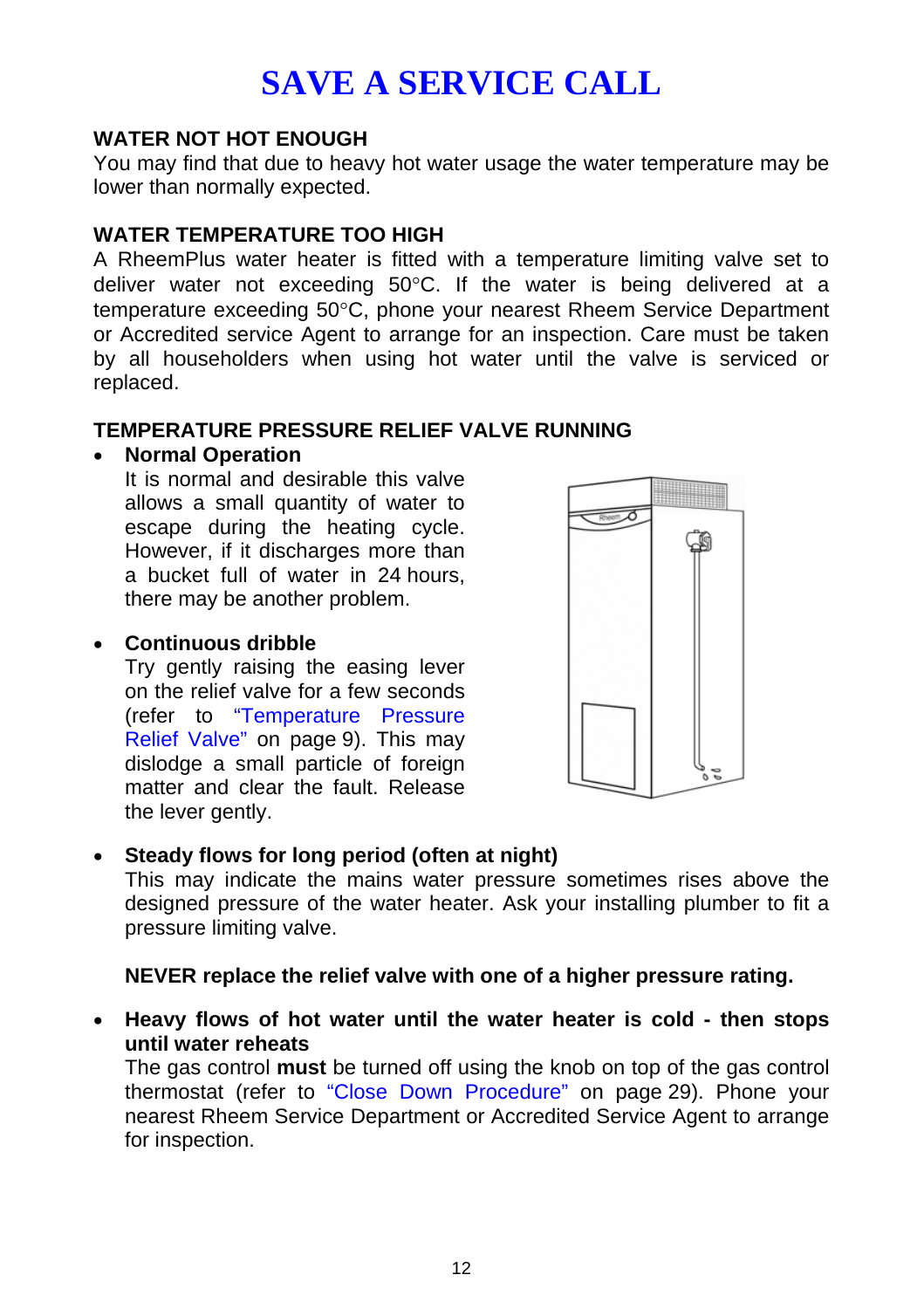# **SAVE A SERVICE CALL**

### **EXPANSION CONTROL VALVE RUNNING**

If an expansion control valve is fitted in the cold water line to the water heater (refer to page 22) it may discharge a small quantity of water instead of the temperature pressure relief valve on the water heater. The benefit is that energy is conserved as the discharged water is cooler.

### **CAN'T LIGHT THE PILOT FLAME**

- **Is there gas to the water heater?**  Check the gas isolati[on valve on the](#page-11-0) gas supply line is open.
- **Is there a normal gas supply to the rest of the premises?**

Try lighting another ga[s appliance to check.](#page-10-2)  If there is no gas, call the gas supplier.



#### **WATER HEATER APPEARS TO BE LEAKING**

When the water heater is first lit, or after a large usage of hot water, condensation may form on the burner of the water heater. This is quite normal, especially in winter months and will dry off as the water is heated.

### **HIGH GAS BILLS**

Should you at any time, feel your gas account is too high, we suggest you check the following points:

- Is the relief valve running excessively? (Refer t[o "Temperature Pressure Re](#page-11-0)lief Valve Running" on page 12).
- Is one outlet (especially the shower) using more hot water than you think? (Refer to "Not Enough Hot Water" on page 11).
- Is there a leaking hot water pipe, dripping hot water tap, etc? Even a small leak will waste a surprising quantity of hot water and gas. Replace faulty tap washers, and have your plumber rectify any leaking pipe work.



• Consider recent changes to your hot water usage pattern and check if there has been any increase in tariffs since your previous account.

### **IF YOU HAVE CHECKED ALL THE FOREGOING AND STILL BELIEVE YOU NEED ASSISTANCE, CALL YOUR NEAREST RHEEM SERVICE DEPARTMENT OR ACCREDITED SERVICE AGENT.**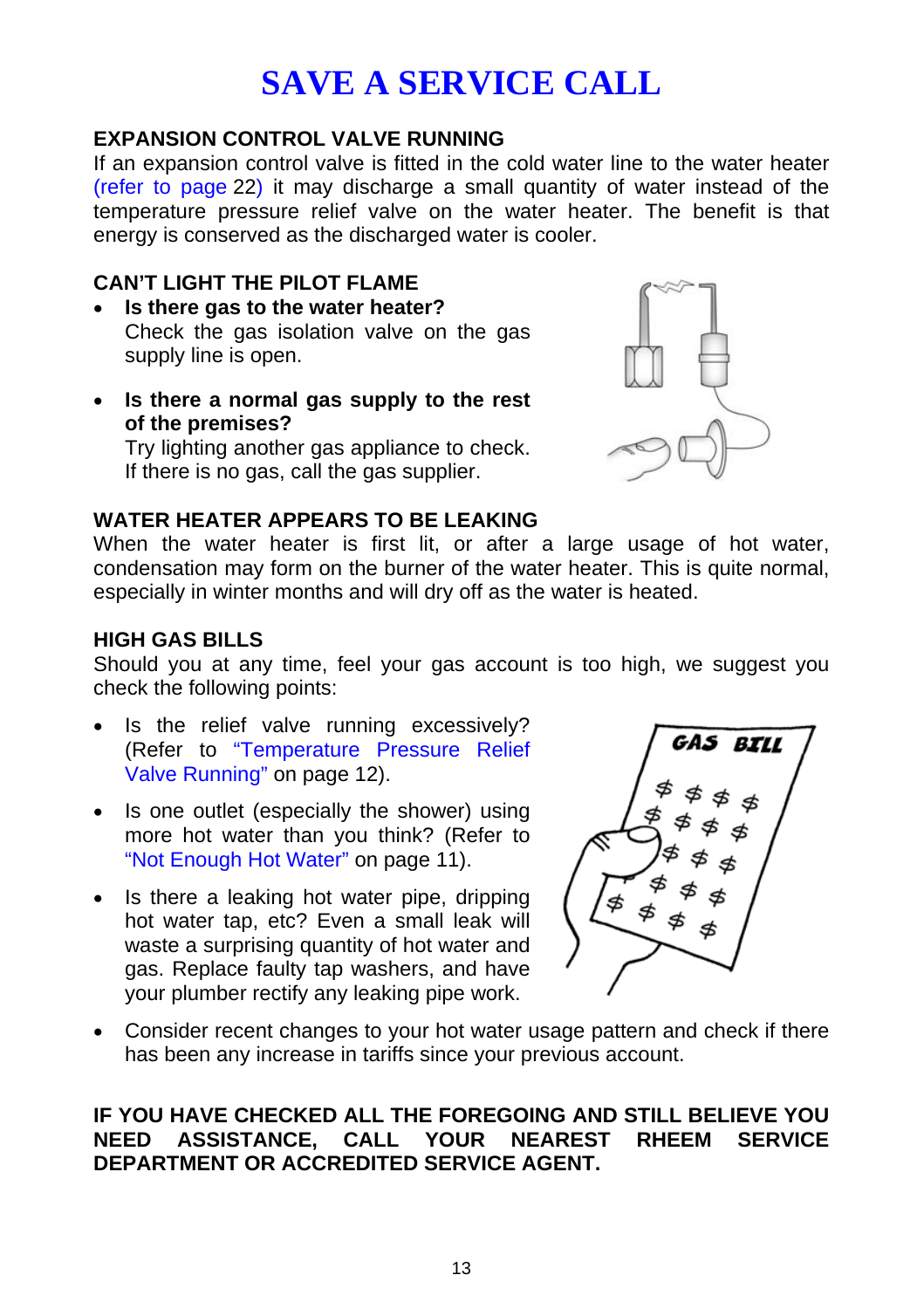#### <span id="page-13-0"></span>**THIS WATER HEATER IS FOR OUTDOOR INSTALLATION ONLY. THIS WATER HEATER IS NOT SUITABLE FOR POOL HEATING. Check the water heater is suitable for the gas type available (refer to the rating label on the water heater).**

#### **WATER HEATER LOCATION**

The water heater should be installed close to the most frequently used outlet and its position chosen with safety and service in mind. Make sure people (particularly children) will not touch the flue outlet. The flue terminal must be clear of obstructions and shrubbery.

Clearance must be allowed for servicing of the water heater. The water heater must be accessible without the use of a ladder or scaffold. Make sure the temperature pressure relief valve lever is accessible and the front cover and burner can be removed for service.

If possible leave headroom of one water heater length so the anode can be inspected or replaced. Remember you may have to remove the entire water heater later for servicing.

The installation must comply with the requirements of AS/NZS 3500.4, AS 5601 and all local codes and regulatory authority requirements. In New Zealand, the installation must conform with NZS 5261 Code of Practice for Installation of Gas Burning Appliances and the New Zealand Building Code.



The water heater must not be installed in an area with a corrosive atmosphere where chemicals are stored or where aerosol propellants are released. Remember the air may be safe to breathe, but when it goes through a flame, chemical changes take place which may attack the water heater.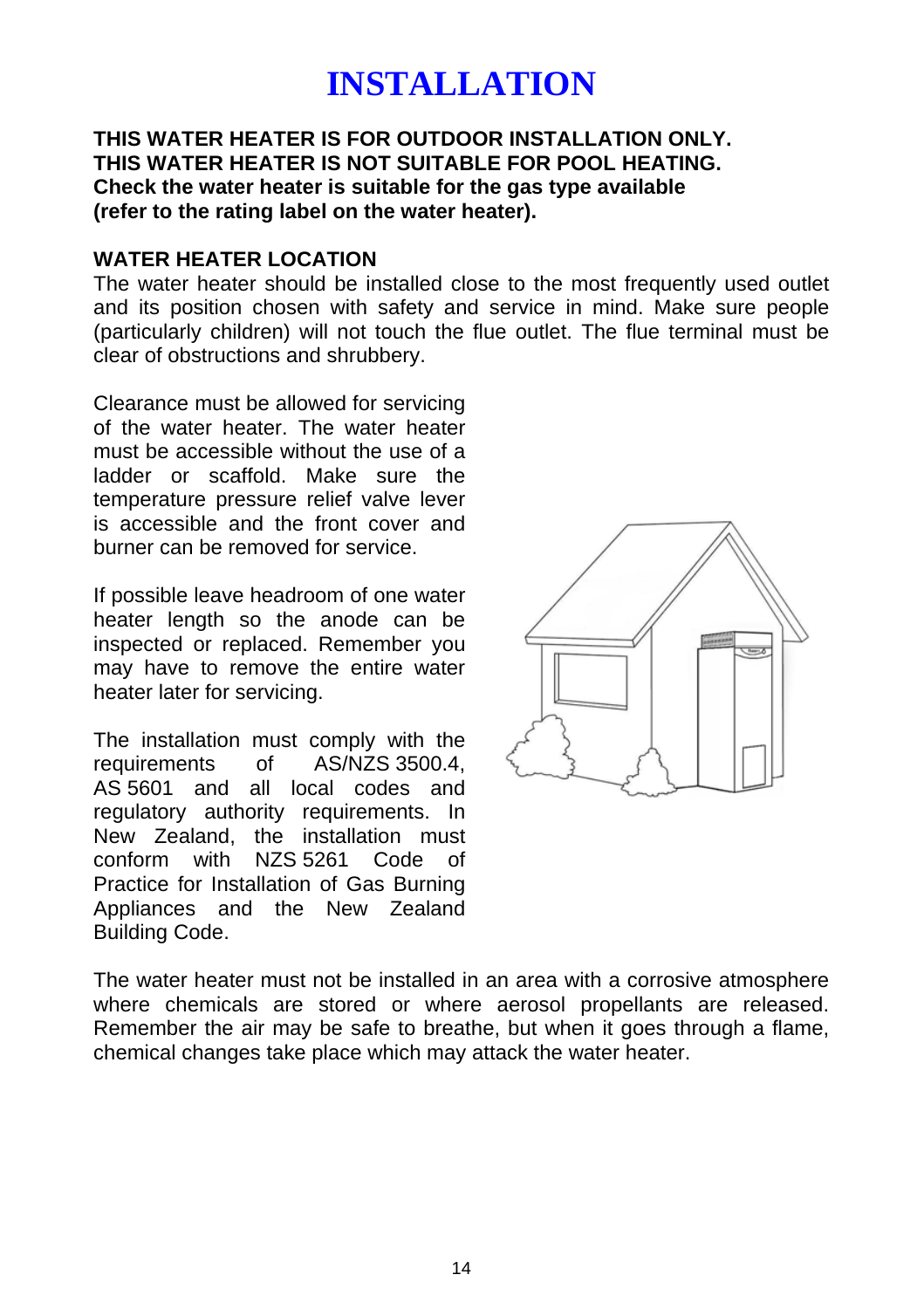The water heater is to be installed at ground level on a concrete or brick plinth (fire proof base) and must stand vertically upright with the back of the water heater **against an external wall** or alternatively against a fireproof screen extending at least 500 mm above, below and either side the flue terminal. Failure to observe this precaution can cause problems in high wind areas. The water heater must be secured to the wall or screen using the brackets provided. A secondary flue is not required.

Kits are available to enable the water heater to be installed partially recessed into an external wall.

As a guide the following requirements extracted from the Australian Gas Installations Standard AS 5601, must be observed:

- At least 300 mm between the top of the water heater and the eaves.
- At least 500 mm between the water heater and the edge of any opening into the building, measured horizontally and vertically.
- At least 500 mm between the water heater and a return wall or external corner, measured horizontally along the wall.
- At least 500 mm below any openable window.
- At least 500 mm clear of any combustibles.

### **MAINS WATER SUPPLY**

Where the mains water supply pressure exceeds that shown in the table below, an approved pressure limiting valve is required and should be fitted as shown in the installation diagram (refer to diagram on page 22).

| Model                             | $090 - 170$ |
|-----------------------------------|-------------|
| Relief valve setting              | 1400 kPa    |
| Expansion control valve setting * | 1200 kPa    |
| Max. mains supply pressure        |             |
| With expansion control valve      | 960 kPa     |
| Without expansion control valve   | 1120 kPa    |



\* Expansion control valve not supplied with the water heater.

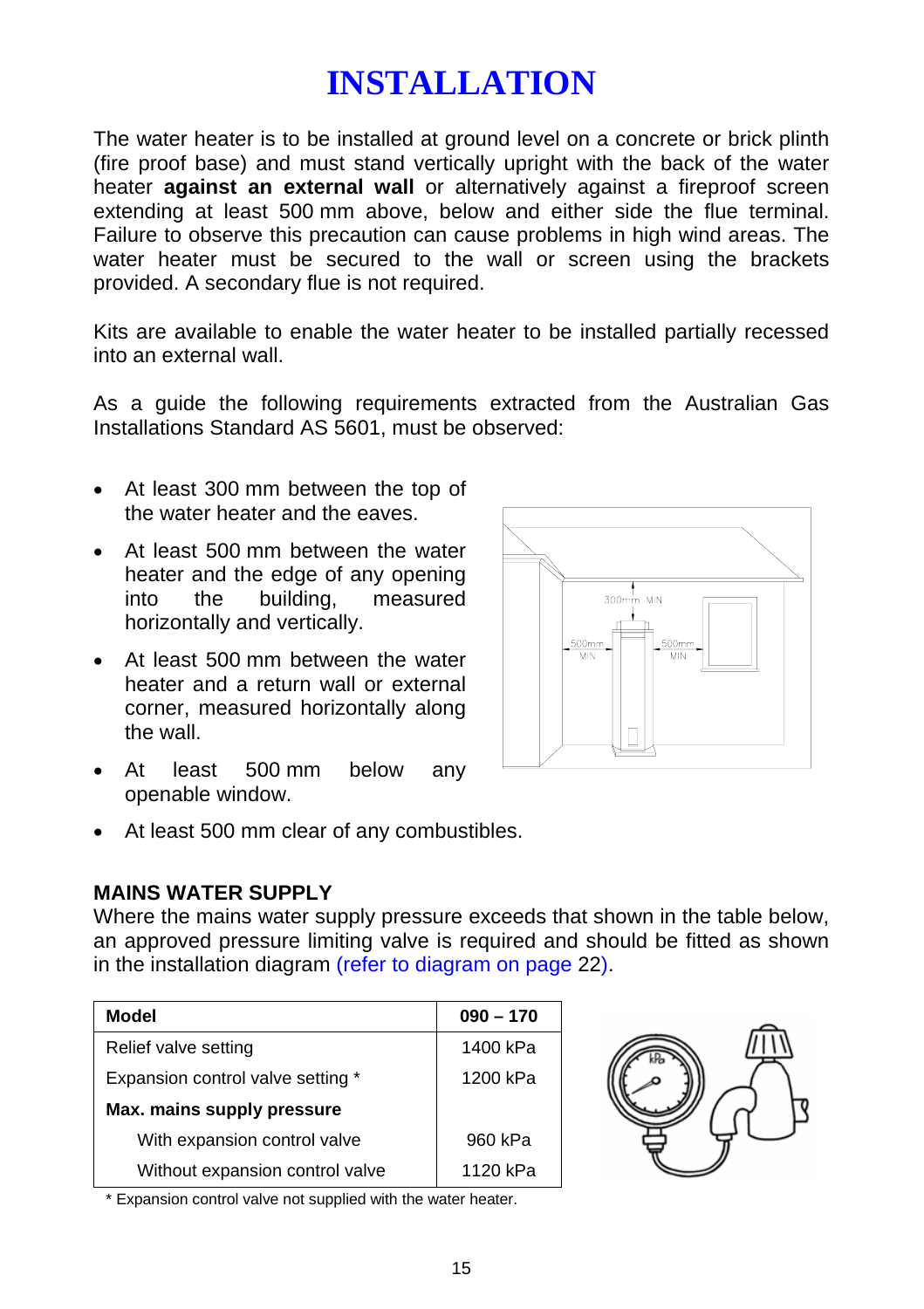#### <span id="page-15-0"></span>**TANK WATER SUPPLY**

If the water heater is supplied with water from a tank supply, then the bottom of the supply tank must be at least 1 m above the highest hot water outlet. Take care to avoid air locks. The cold water line to the water heater should be adequately sized and fitted with a full flow gate valve or ball valve.

#### **HOT WATER DELIVERY**

This water heater can deliver water at temperatures which can cause scalding.

It is necessary and we recommend that a temperature limiting device be fitted between a Rheemglas or Optima water heater and hot water outlets in any ablution and public areas such as a bathroom, ensuite or public amenities, to reduce the risk of scalding. The installing plumber may have a legal obligation to ensure the installation of this water heater meets the delivery water temperature requirements of AS/NZS 3500.4 so that scalding water temperatures are not delivered to a bathroom, ensuite or other ablution or public area.

Where a temperature limiting device is installed adjacent to the water heater, the cold water line to the temperature limiting device can be branched off the cold water line either before or after the isolation valve, pressure limiting valve and non return valve to the water heater. If an expansion control valve is required, it must always be installed after the non return valve and be the last valve prior to the water heater.

If a pressure limiting valve is installed on the cold water line to the water heater and the cold water line to a temperature limiting device branches off before this valve or from another cold water line in the premises, then a pressure limiting valve may be required prior to the temperature limiting device.



**Two Temperature Zones Using a Temperature Limiting Device**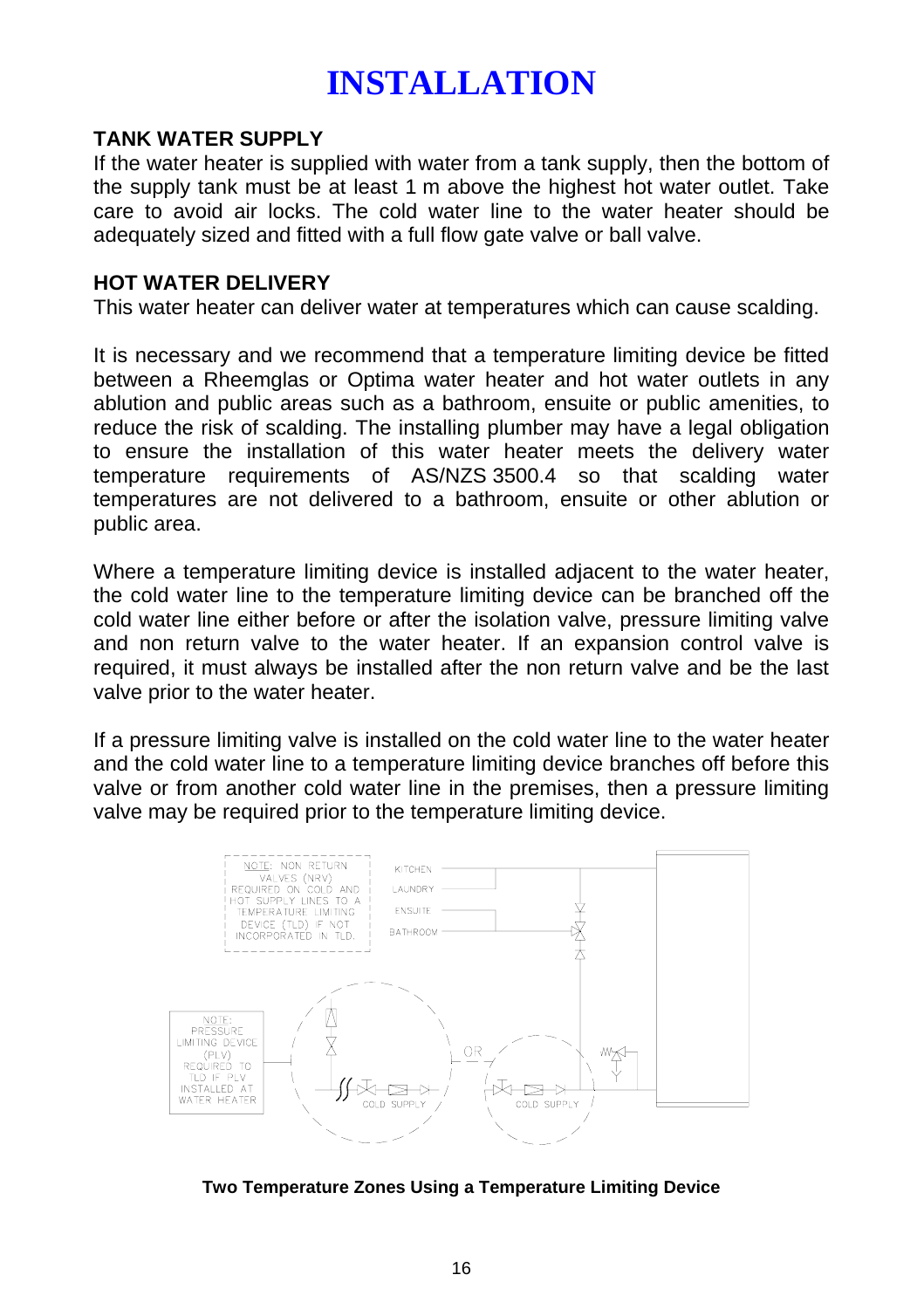A RheemPlus water heater will not deliver temperatures exceeding 50°C, in accordance with AS 3498. There is no statutory requirement to fit a temperature limiting device if this water heater is installed in other than an early childhood centre, school, nursing home or a facility for young, aged, sick or disabled people.



### **CIRCULATED HOT WATER FLOW AND RETURN SYSTEM**

A RheemPlus water heater cannot be installed as part of a circulated hot water flow and return system in a building.

If a Rheem water heater is to be installed as part of a circulated hot water flow and return system, a storage water heater able to provide a hot water outlet temperature of at least 60°C must be used. **Note:** The thermostat must always be set to at least 60°C. Refer to the diagram on page 18.

### **Temperature Limiting Device**

A temperature limiting device cannot be installed in circulated hot water flow and return pipe work. The tempered water from a temperature limiting device cannot be circulated. Where a circulated hot water flow and return system is required in a building, a temperature limiting device can only be installed on a dead leg, branching off the circulated hot water flow and return pipe.

If circulated tempered water were to be returned back to the water heater, depending on the location of the return line connection on the water supply line to the water heater, then either:

- water will be supplied to the cold water inlet of the temperature limiting device at a temperature exceeding the maximum recommended water supply temperature, or
- when the hot taps are closed no water will be supplied to the cold water inlet of the temperature limiting device whilst hot water will continue to be supplied to the hot water inlet of the temperature limiting device.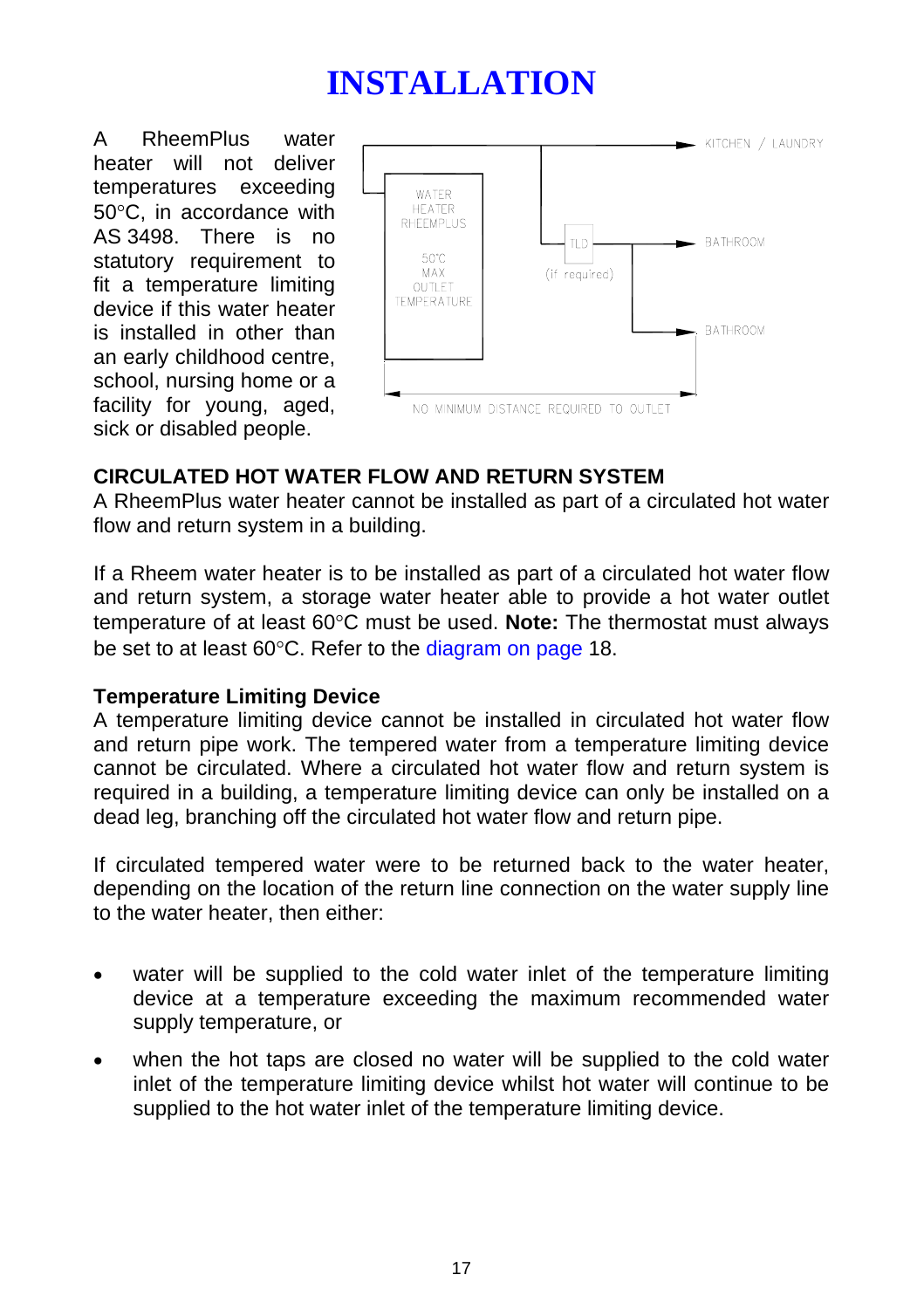These conditions may result in either water at a temperature exceeding the requirements of AS/NZS 3500.4 being delivered to the hot water outlets in the ablution areas, or the device closing completely and not delivering water at all, or the device failing. Under either condition, the operation and performance of the device cannot be guaranteed.



**Circulated Hot Water Flow and Return System – Gas Water Heater** 

### **REDUCING HEAT LOSSES**

The cold water line to and the hot water line from the water heater must be insulated in accordance with the requirements of AS/NZS 3500.4. The insulation must be weatherproof and UV resistant if exposed.

### **ANODE TYPES**

The correct anode type for the water supply being used must be fitted in the water heater (refer to "Water Supplies" on page 30). The black anode is fitted as standard.

| Total Dissolved Solids in water supply to the water heater | Anode colour code |
|------------------------------------------------------------|-------------------|
| $0 - 40$ mg/L                                              | Green             |
| $40 - 600$ mg/L                                            | <b>Black</b>      |
| $600 - 2500$ mg/L                                          | Blue              |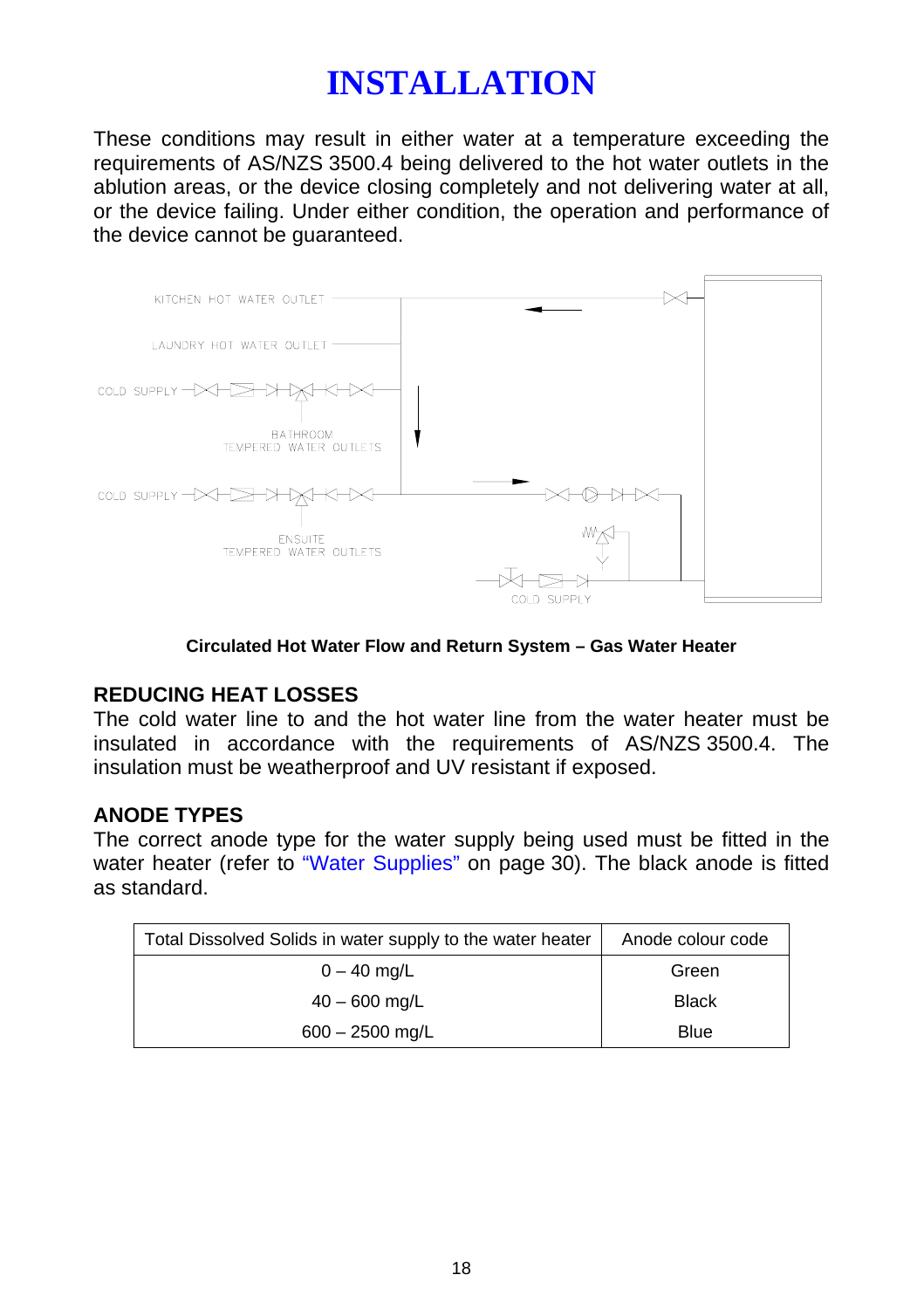### **SADDLING - PIPE WORK**

To prevent damage to the cylinder when attaching pipe clips or saddles to the water heater jacket, we recommend the use of self-drilling screws with a maximum length of 12 mm. Should pre drilling be required, extreme caution must be observed when penetrating the jacket of the water heater.

**Note: Damage to the cylinder as a result of saddling to the jacket will void the warranty.**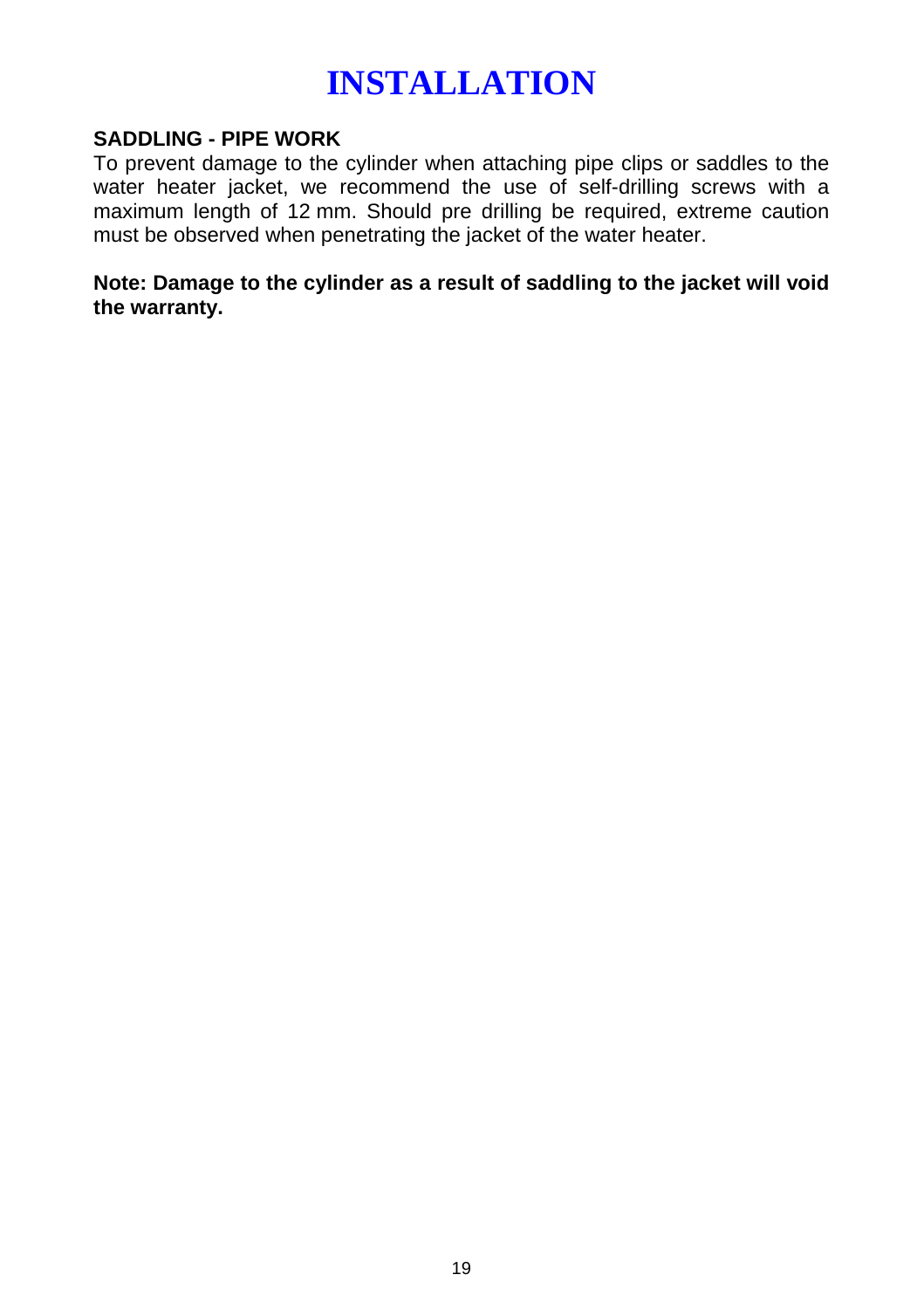# <span id="page-19-0"></span>**TYPICAL INSTALLATION – OUTDOOR LOCATION**



| <b>Gas Details</b> | Hourly Gas<br>Consumption (MJ) |       | Min. Gas<br>Pressure (kPa) | <b>Test Point Gas</b><br>Pressure (kPa) |      | Max. Gas<br>Pressure (kPa) |      |            |
|--------------------|--------------------------------|-------|----------------------------|-----------------------------------------|------|----------------------------|------|------------|
|                    | 090                            | 135   | 170                        | 090 to 170                              | 090  | 135                        | 170  | 090 to 170 |
| Natural            | 30                             | 35    | 40                         | 1.13                                    | 1.00 | 1.00                       | 1.00 | 3.50       |
| Propane            | 30                             | 35    | 40                         | 2.75                                    | 2.70 | 2.70                       | 2.70 | 3.50       |
| Butane             | 30                             | 30    | 30                         | 2.75                                    | 2.70 | 2.70                       | 2.70 | 3.50       |
| Town / TLP         | 27/25                          | 32/30 | 38/35                      | 0.75                                    | 0.45 | 0.40                       | 0.35 | 3.50       |

Model numbers:  $N =$  Natural, P = Propane, B = Butane, T = Town / TLP, Letter N, P, B or T is included in the model number, eg 311135N0, to denote gas type.

Specifications are subject to change with ongoing product improvements.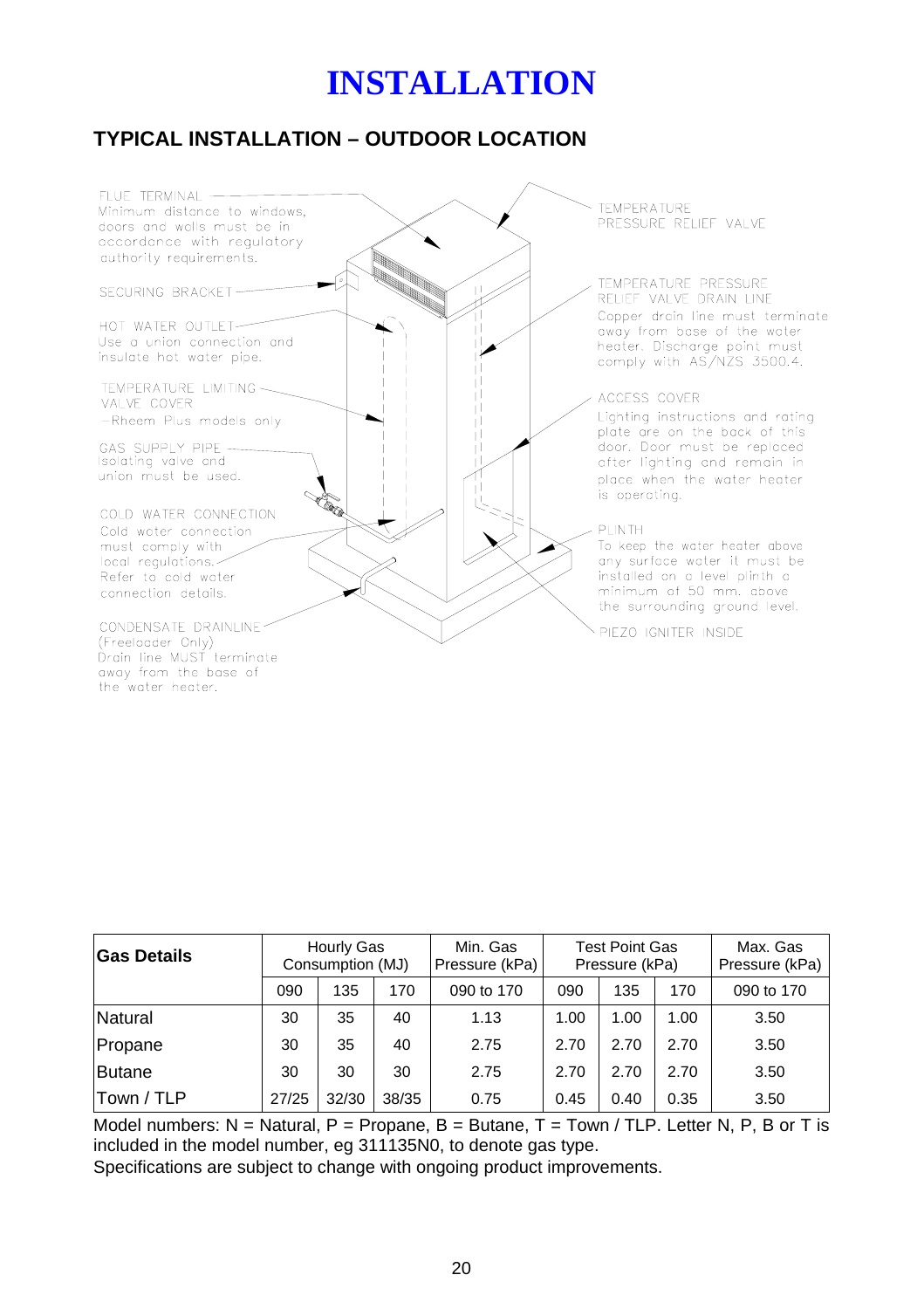# **DIMENSIONS AND TECHNICAL DATA**



# Rheemglas and Optima **RheemPlus**

| Rheemglas<br>Optima<br><b>RheemPlus</b> |       |        | 311 090 | 311 135<br>811 135<br>314 135 | 311 170<br>811 170<br>314 170 |
|-----------------------------------------|-------|--------|---------|-------------------------------|-------------------------------|
| Storage capacity                        |       | litres | 85      | 130                           | 160                           |
| <b>Dimensions</b>                       | A     | mm     | 1198    | 1598                          | 1898                          |
|                                         | B     | mm     | 422     | 422                           | 422                           |
|                                         | С     | mm     | 502     | 502                           | 502                           |
|                                         | D     | mm     | 588     | 988                           | 1213                          |
|                                         | E     | mm     | 328     | 328                           | 403                           |
| F<br>G<br>Κ<br>L                        |       | mm     | 298     | 298                           | 298                           |
|                                         |       | mm     | 1078    | 1478                          | 1778                          |
|                                         |       | mm     | 473     | 473                           | 473                           |
|                                         |       | mm     | 208     | 208                           | 208                           |
|                                         | N     | mm     | 135     | 135                           | 135                           |
| Q                                       |       | mm     |         | 480                           | 480                           |
|                                         | R     | mm     |         | 170                           | 170                           |
| Weight                                  | empty | kg     | 52      | 68                            | 79                            |
|                                         | full  | kg     | 137     | 198                           | 239                           |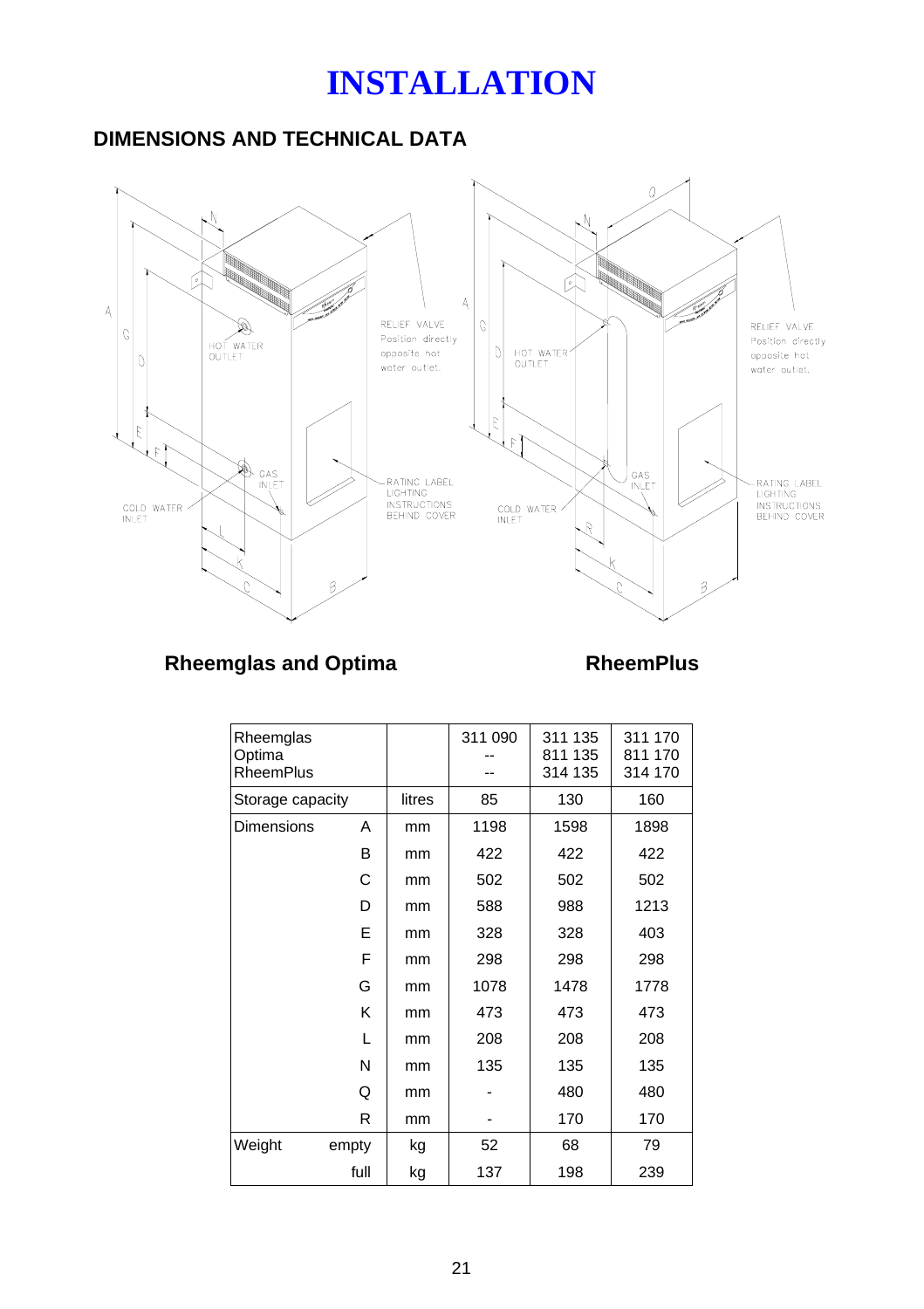# <span id="page-21-2"></span><span id="page-21-0"></span>**CONNECTIONS – PLUMBING**

## <span id="page-21-1"></span>**CONNECTION SIZES**

|                            | Rheemglas, Optima | <b>RheemPlus</b>  |
|----------------------------|-------------------|-------------------|
| • Hot water connection:    | RP 3/4/20         | G $\frac{3}{4}$ B |
| • Cold water connection:   | RP 3/4/20         | G $\frac{3}{4}$ B |
| • Relief valve connection: | RP %/15           | RP 1/2/15         |
| $\bullet$ Gas inlet:       | RP %/15           | RP 1/2/15         |

All plumbing work must be carri[ed out by a qu](#page-15-0)alified person and in accordance with the National Plumbing Standard [AS](#page-15-0)/NZS 3500.4 and local authority requirements.

All gas work must be carried out by a qualified person and in accordance with the Australian Gas Installations Standard AS 5601 and local authority requirements.

### **WATER INLET AND OUTLET**

All pipe work must be cleared of foreign matter before connection and purged before attempting to operate the water heater. All olive compression fittings must use brass or copper olives. Use thread sealing tape or approved thread sealant on all fittings.

An isolation valve and non return valve must be installed on the cold water line to the water heater. Use the arrangement shown in the diagram. Refer also to "Hot Water Delivery" on page 16.

A disconnection union must always be provided at the cold water inlet and hot water outlet on the water heater to allow for disconnection of the water heater.

All water heaters have a plastic dip tube or fitting liner in the inlet and outlet fittings (see diagram). These must be in place for the water heater to function properly. Do not remove or damage them by using heat nearby. They will be pushed into the correct position as the fitting is screwed in.

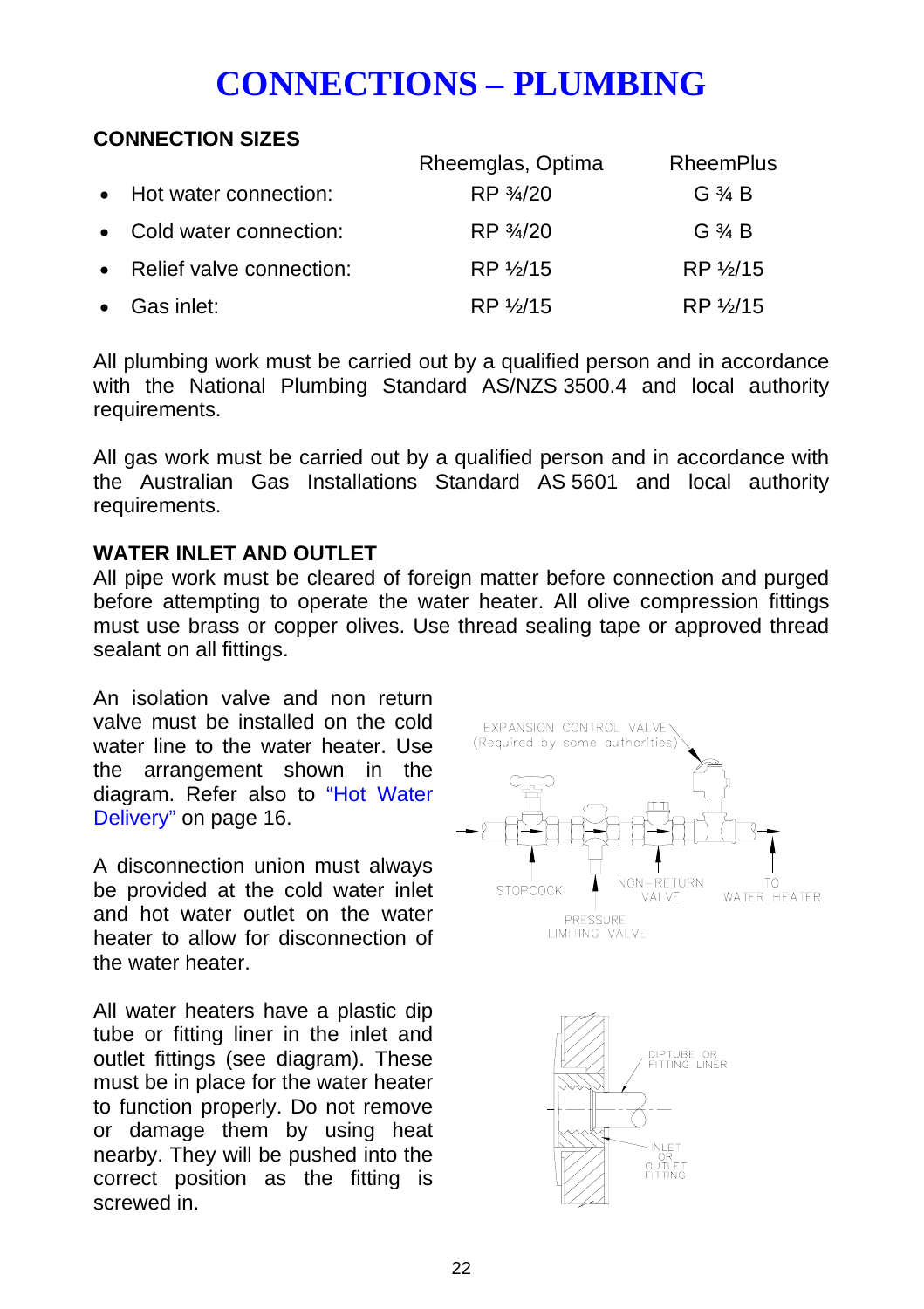# **CONNECTIONS – PLUMBING**

#### **GAS INLET**

The gas connection is made through the grommet in the left hand side panel to the gas control. The pipe work must be cleared of foreign matter before connection and purged before attempting to light the water heater. An isolation valve and disconnection union must be installed to allow servicing and removal of the water heater. Refer to the Gas Installations Standard AS 5601 for the correct pipe sizing.

**Warning:** Always isolate the water heater before pressure testing the gas supply system. Disconnect the water heater after the isolating cock to prevent the risk of serious damage to the gas control. Warranty does not cover damage of any nature resulting from failure to observe this precaution. Refer to rating label for gas types and pressures.

**Caution:** Care is necessary when tightening fittings into the gas valve. The gas valve casting may crack if the fittings are over tightened. Cracked valve castings are not cover[ed under w](#page-19-0)arranty. Damaged valves must be replaced.

#### **PIPE SIZES**

To achieve true mains pressure operation, the cold water line to the water heater should be the same size or bigger than the hot water line from the water heater.

The pipe sizing for hot water supply systems should be carried out by persons competent to do so, choosing the most suitable pipe size for each individual application. Reference to the technical specifications of the water heater and local regulatory authority requirements must be made.

#### **RELIEF VALVE**

The temperature pressure relief valve is shipped behind the front cover. This valve must be fitted before the water heater is operated. Before fitting the relief valve, make sure the probe has not been bent. Seal the thread with Teflon tape - never hemp. Make sure the tape does not hang over the end of the thread.

Screw the valve into the correct opening [\(refer to the installation diagram on](#page-19-0)  page 20) leaving the valve outlet pointing downwards. Do not use a wrench on the valve body - use the spanner flats provided.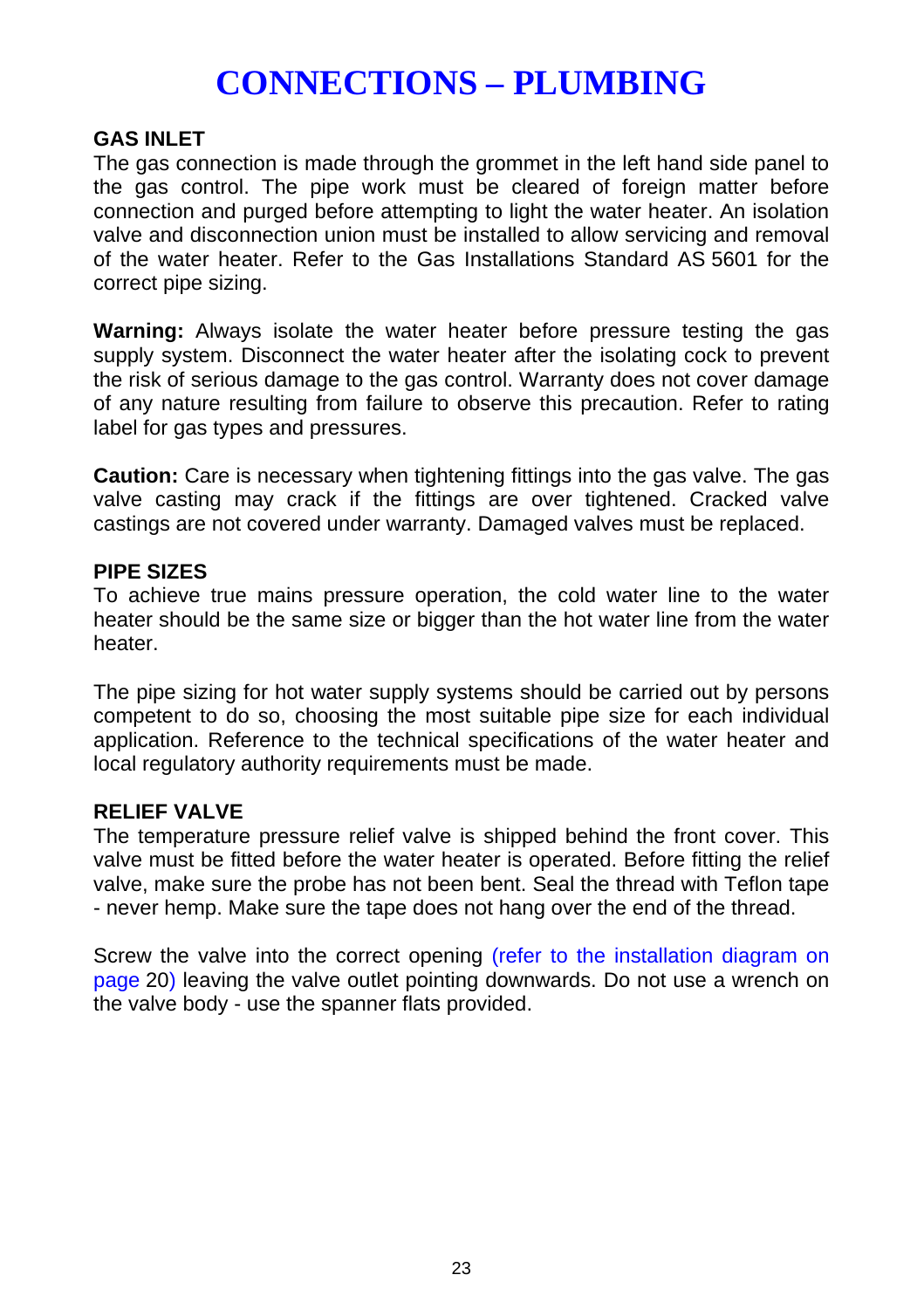# **CONNECTIONS – PLUMBING**

#### **RELIEF VALVE DRAIN**

A copper drain line must be fitted to the relief valve to carry the discharge clear of the water heater. Connect the drain line to the relief valve using a disconnection union. The pipe work from the relief valve to the drain should be as short as possible and fall all the way from the water heater with no restrictions. It should have no more than three right angle bends in it. Use DN15 pipe.

The outlet of the drain line must be in such a position that flow out of the pipe can be easily seen ([refer to A](#page-29-0)S/NZS 3[500](#page-29-0).4) - but arranged so hot water discharge will not cause injury, damage or nuisance. The drain line must discharge at an outlet or air break not more than 9 metres from the relief valve.

In locations where water pipes are prone to freezing, the drain line must be insulated and not exce[ed 300 m](#page-21-2)m in length. In this instance, the drain line is to discharge into a tundish through an air gap of between 75 mm and 150 mm.

**Warning:** As the function of the temperature pressure relief valve on this water heater is to discharge high temperature water under certain conditions, it is strongly recommended the pipe work downstream of the relief valve be capable of carrying water exceeding 93°C. Failure to observe this precaution may result in damage to pipe work and property.

#### **EXPANSION CONTROL VALVE**

Local regulations may make it mandatory to install an expansion control valve (ECV) in the cold water line to the water heater. In other areas, an ECV is not required unless the saturation index is greater than +0.4 (refer to ["Water](#page-29-0)  Supplies" on page 30). However, an ECV may be needed in a corrosive water area where there are sufficient quantities of silica dissolved in the water.

The expansion control valve must always be installed after the non return valve and be the last valve installed prior to the water heater (refer to diagram on page 22). A copper drain line must be run separately from the drain of the relief valve.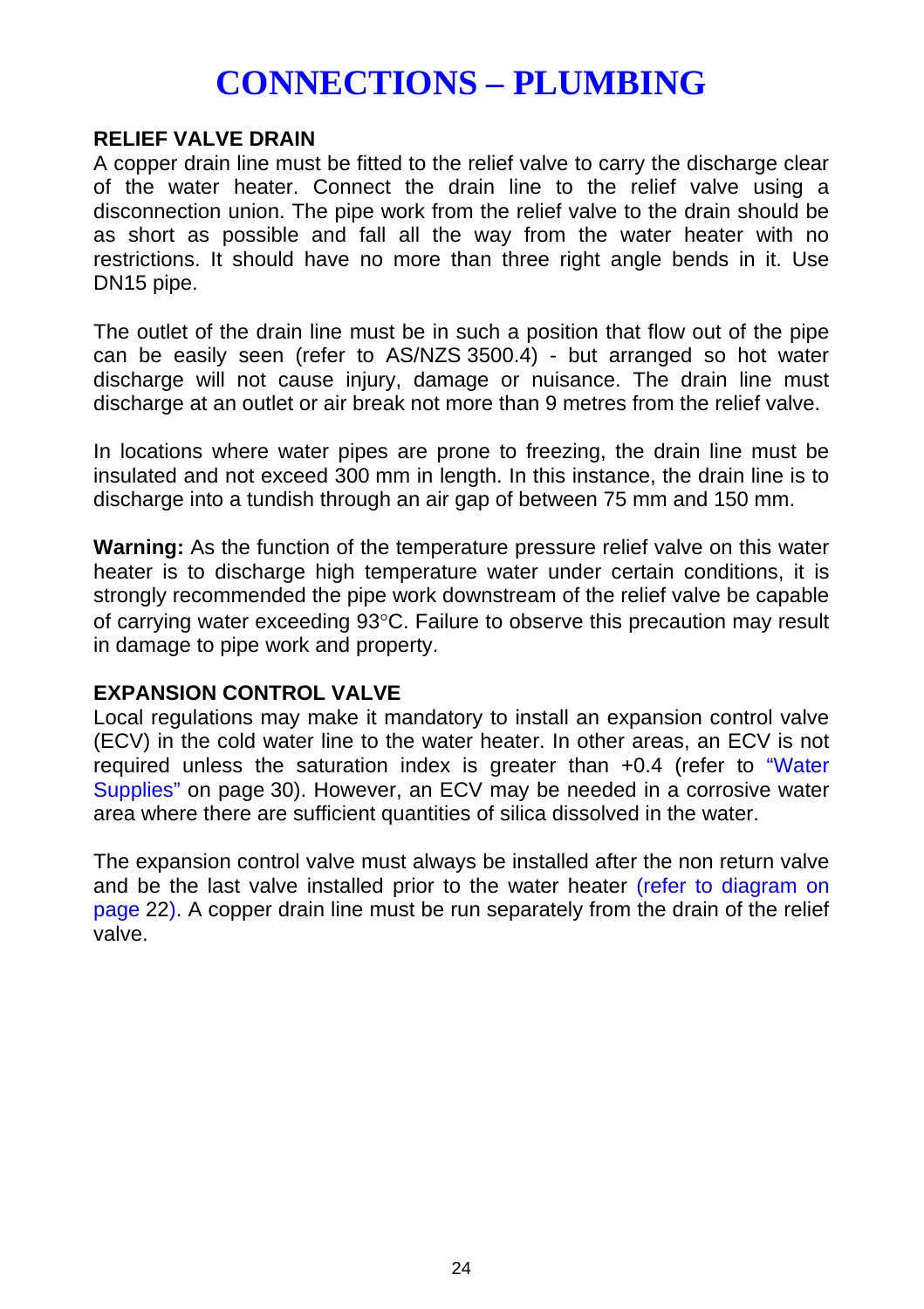# <span id="page-24-0"></span>**COMMISSIONING**

### <span id="page-24-1"></span>**TO FILL AND TURN ON THE WATER HEATER**

# **The gas pilot or burner must not be lit until the water heater is filled with water.**

- Open all of the hot water taps in the house (don't forget the shower).
- Open the cold water isolation valve fully to the water heater.

Air will be forced out of the taps.

- Close each tap as water flows freely from it.
- Check the pipe work for leaks.
- Open the gas isolation valve fully.
- Check the gas pipe work for leaks.
- Light the water heater (refer to "Lighting the Water Heater" on page 26).

<span id="page-24-2"></span>**Warning:** Upon completion of the installation and commissioning of the water heater, leave this guide with the householder or responsible officer. **DO NOT** leave this guide inside of the cover of the water heater, as it may interfere with the safe operation of the water heater or ignite when the water heater is turned on.

### **GAS INLET PRESSURE**

**IMPORTANT – CHECK** the gas supply pressure at the inlet to the water heater with the water heater and all other gas burning appliances in the premises operating (burners alight). The minimum gas supply pressure is:

| Natural Gas | 1.13 kPa | Propane       | 2.75 kPa |
|-------------|----------|---------------|----------|
| Town / TLP  | 0.75 kPa | <b>Butane</b> | 2.75 kPa |

If this minimum cannot be achieved, it may indicate the meter or the gas line to the water heater is undersized. It is important to ensure that an adequate gas supply pressure is available to the water heater when other gas burning appliances, on the same gas supply, are operating.

### **TO TURN OFF THE WATER HEATER**

If it is necessary to turn off the water heater on completion of the installation, such as on a building site or where the premises is vacant, then:

- Shut down the gas control (refer to "Close Down Procedure" on page 29).
- Close the gas isolation valve at the inlet to the gas control.
- Close the cold water isolation valve at the inlet to the water heater.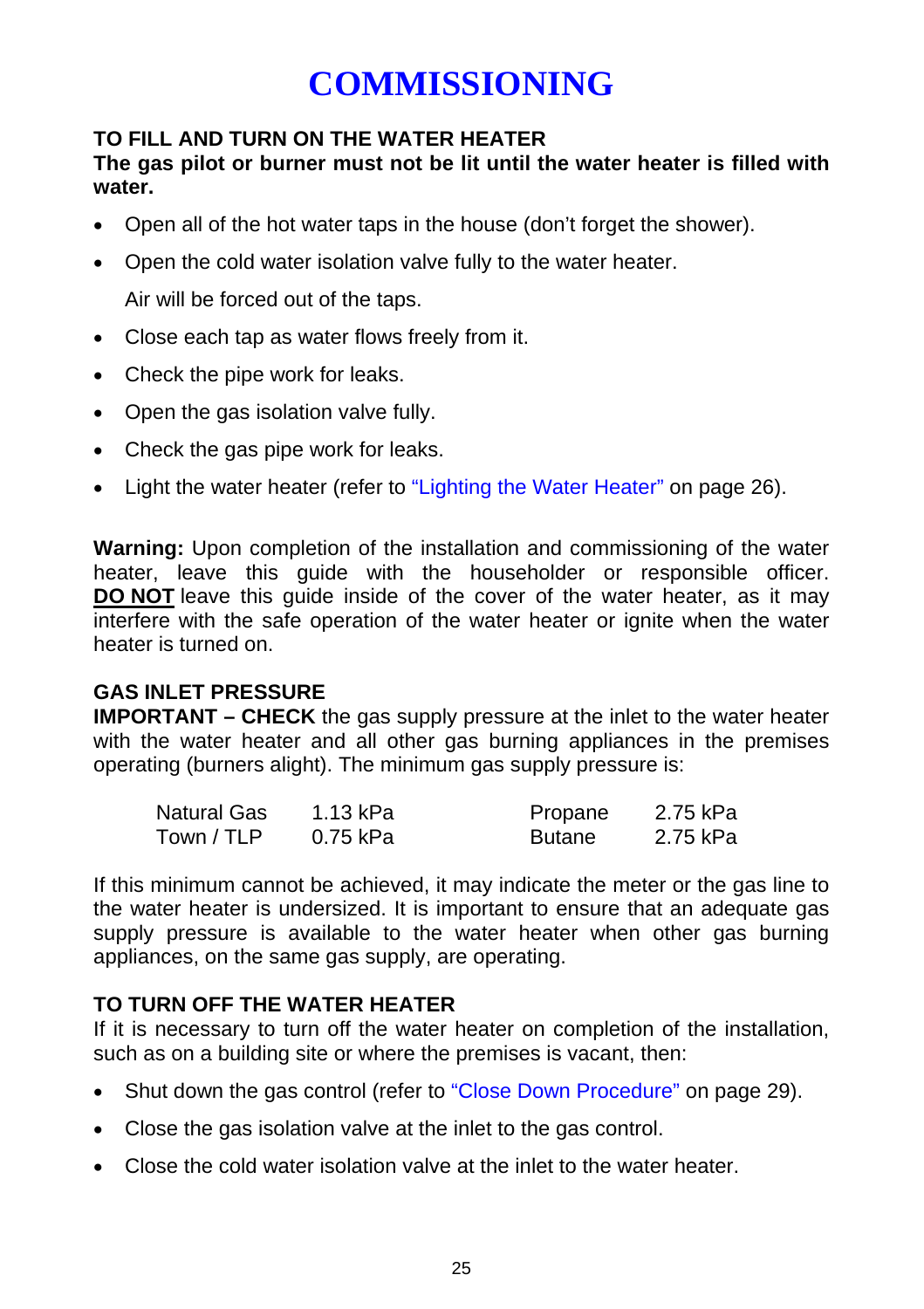# <span id="page-25-1"></span><span id="page-25-0"></span>**FOR YOUR SAFETY READ BEFORE LIGHTING**

**Warning:** This gas water heater is designed to operate reliably and safely as long as the operating instructions are followed **exactly**. You must comply with these lighting instructions at every stage.

#### **Make sure the water heater is filled with water and the water supply is on, otherwise serious damage to the vitreous enamel cylinder lining and plastic components may occur.**

The installer must check all gas connections for leaks, gas supply pressure and test point pressure (refer rating label). Remove the access cover at the front of the water heater to access the gas thermostat.

### **SAFETY INFORMATION**

- A. This water heater is equipped with an igniter button which lights the pilot. When lighting the pilot follow these instructions exactly.
- B. **Before lighting** ensure there is no smell of gas around or in the vicinity of the water heater and the burner opening. Be sure to smell next to ground level as some gases can settle there.
- C. What to do if you smell gas.

Do not try to light the water heater.

If the gas smell is throughout the area, turn the gas control knob clockwise to the " $\bullet$ " (off) position and then turn off the isolation valve on the gas line to the water heater. Leave the area and call Rheem Service or a qualified service technician.

- D. Use only your hand to turn the gas control knob, never use tools. If the control knob will not turn by hand, don't try to repair it, call a qualified service technician. Force or attempted repair may cause a fire or explosion.
- E. Do not attempt to operate this water heater if it has been damaged. Call a qualified service technician.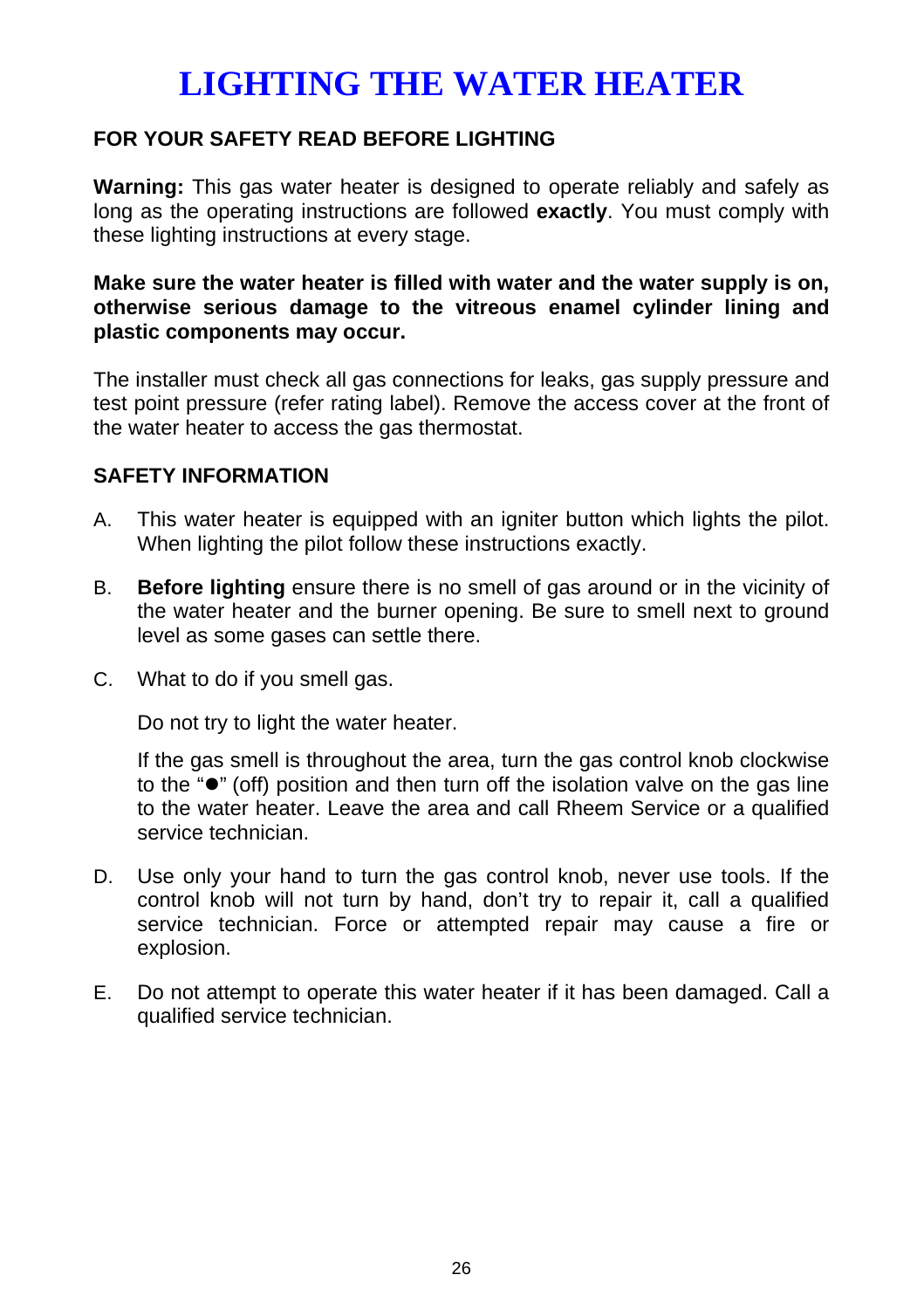#### **LIGHTING INSTRUCTIONS Using the gas control light the water heater as follows:**

- 1. **Stop**, read the safety information on page 26.
- 2. Turn the gas control knob fully clockwise to the " $\bullet$ " (off) position.
- 3. Wait five (5) minutes so any build up of unburnt gas can escape. If you then smell gas, stop and follow "C" in the safety information. If you do not smell gas, proceed to step 4.
- 4. Turn the knob to the " $\star$ " (pilot) position.
- 5. Depress the knob fully (until star disappears below housing) and after 30 seconds, whilst keeping the knob depressed, repeatedly press the igniter button (for up to 40 seconds) until the pilot flame ignites.

**Warning:** Keep your face clear of the combustion chamber opening while pressing the igniter.

**Note:** It is not possible to depr[ess the knob fully if the ga](#page-4-0)s control [ha](#page-4-0)s activated its safety shut-off feature. In this case, wait 60 seconds for the gas control to reset.

- 6. Keep the knob depressed for 20 seconds after the pilot flame lights. The pilot can be checked by looking through the large opening below the gas control.
- 7. Release the knob and check the pilot is still alight.
- 8. If the pilot has failed to light or has not remained alight, turn the gas control knob to the " $\bullet$ " (off) position. Wait five (5) minutes for any unburnt gas to escape and then begin again at step 3.

### **Note: Failure to wait five (5) minutes may result in a fire or explosion.**

- 9. When the pilot flame remains alight with the gas control knob released, turn the knob anticlockwise to the setting of '6'. This will give a water temperature of about 60°C.
- 10. Refer to "Temperature Adjustment" on page 5, if further temperature adjustment is required.
- 11. Replace the access cover.

The main burner will now automatically ignite when heating is required and extinguish when the water has been heated to the set temperature. If the main burner does not light at the selected setting, the water may already be at the selected temperature.

**Note:** Never press the igniter button while the top knob is in a numbered position.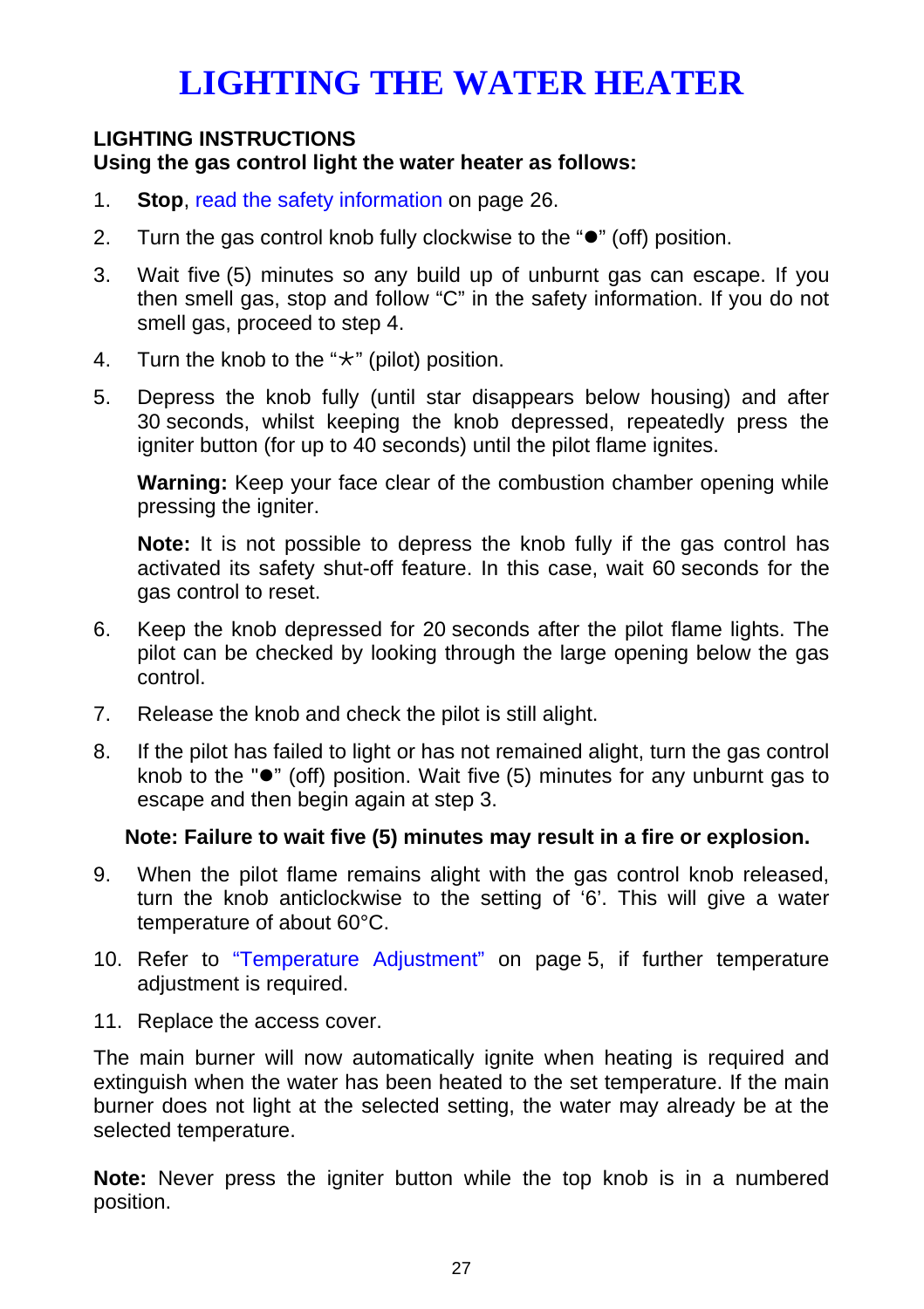# **TEST THE WATER HEATER AFTER INSTALLATION**

- The operation of the water heater must be thoroughly checked by the installer.
- The burner flame must light smoothly and quickly from the pilot flame, and must go out quietly and completely.
- The main burner flame must be stable, although slight lifting at the front edge of the burner is acceptable when the burner is cold.
- The main burner flame should be blue, with a clearly defined inner cone luminous yellow or "floating" flames are not acceptable, and must be corrected by opening the air shutter (refer to "Air Shutter" on page 28).
- Check the test point pressure and compare with the rating label. The pressure regulator is not adjustable and if the test point pressure is not within 5% of the specified value, refer to Rheem or their Accredited Service Agent.
- If unable to get the water heater working properly, contact the nearest Rheem Service Department or their Accredited Service Agent.
- When satisfied everything is working properly instruct the user in the correct method of operation.

# **AIR SHUTTER**

The air shutter is a hinged flap in the burner aeration tube. It may require adjustment on installation.

- For a Propane and Butane model, the air shutter should be fully open.
- For a Town and TLP model, the air shutter should be within 10 mm of the top of the burner aeration tube.
- The shutter is held in place by a screw on the side of the burner aeration tube.

**Note:** A Natural gas model does not have an air shutter.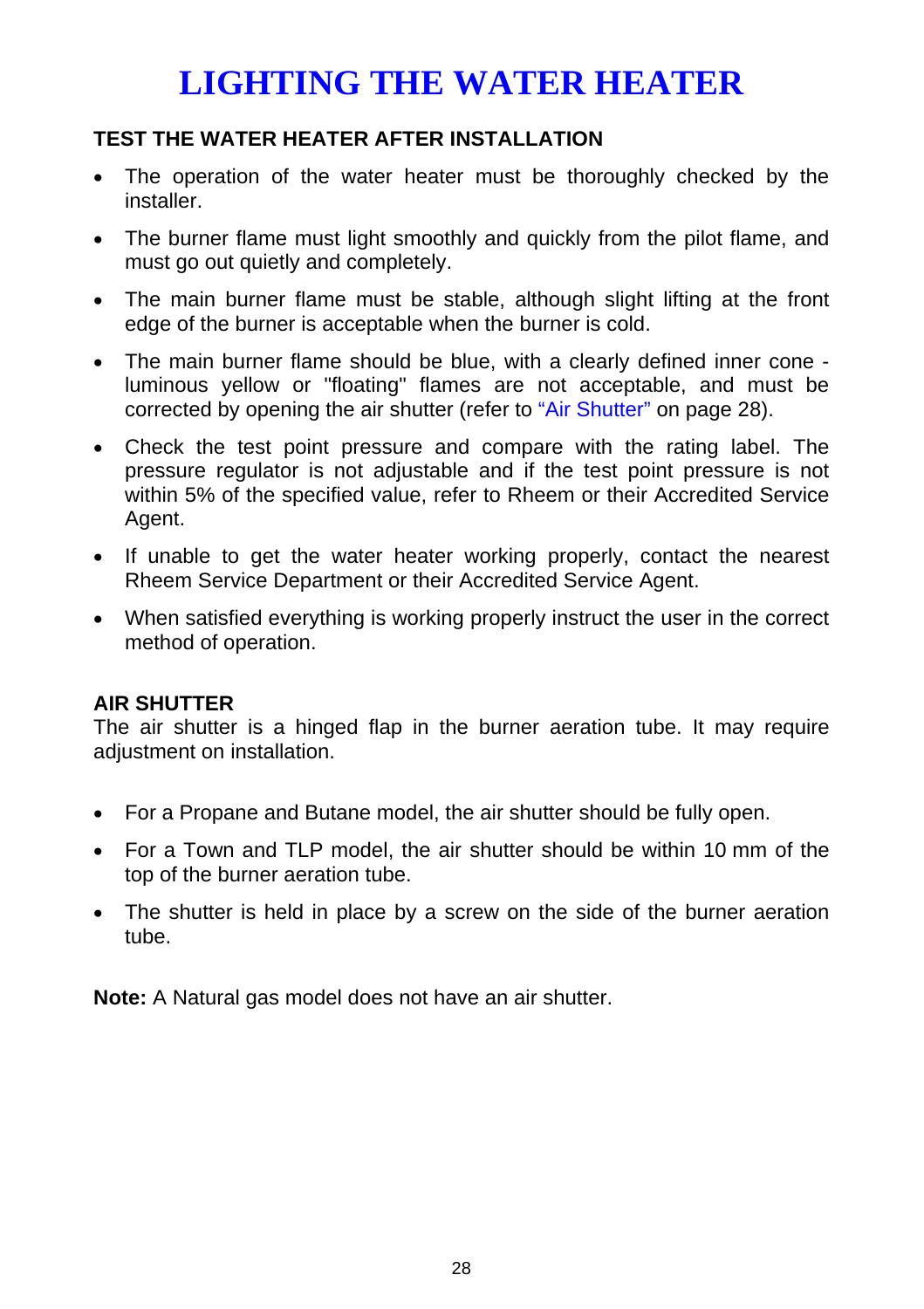### <span id="page-28-1"></span>**CLOSE DOWN PROCEDURE**

- 1. Turn the gas control knob to the " $\star$ " position (pilot). This s[etting](#page-24-2) will leave the pilot flame alight however the main burner will not be able to light.
- 2. Turn the gas control knob to the " $\bullet$ " (off) position. This setting shuts the gas control down completely.

<span id="page-28-0"></span>

# **DRAINING THE WATER HEATER**

To drain the water heater:

- Turn off the water heater (refer to "To Turn Off The Water Heater" on page 25).
- Close all hot water taps.
- Operate the relief valve release lever do not let the lever snap back or you will damage the valve seat.

Operating the lever will release the pressure in the water heater.

• Undo the union at the cold water inlet to the water heater and attach a hose to the water heater side of the union.

Let the other end of the hose go to a drain.

• Operate the relief valve again.

This will let air into the water heater and allow the water to drain through the hose.